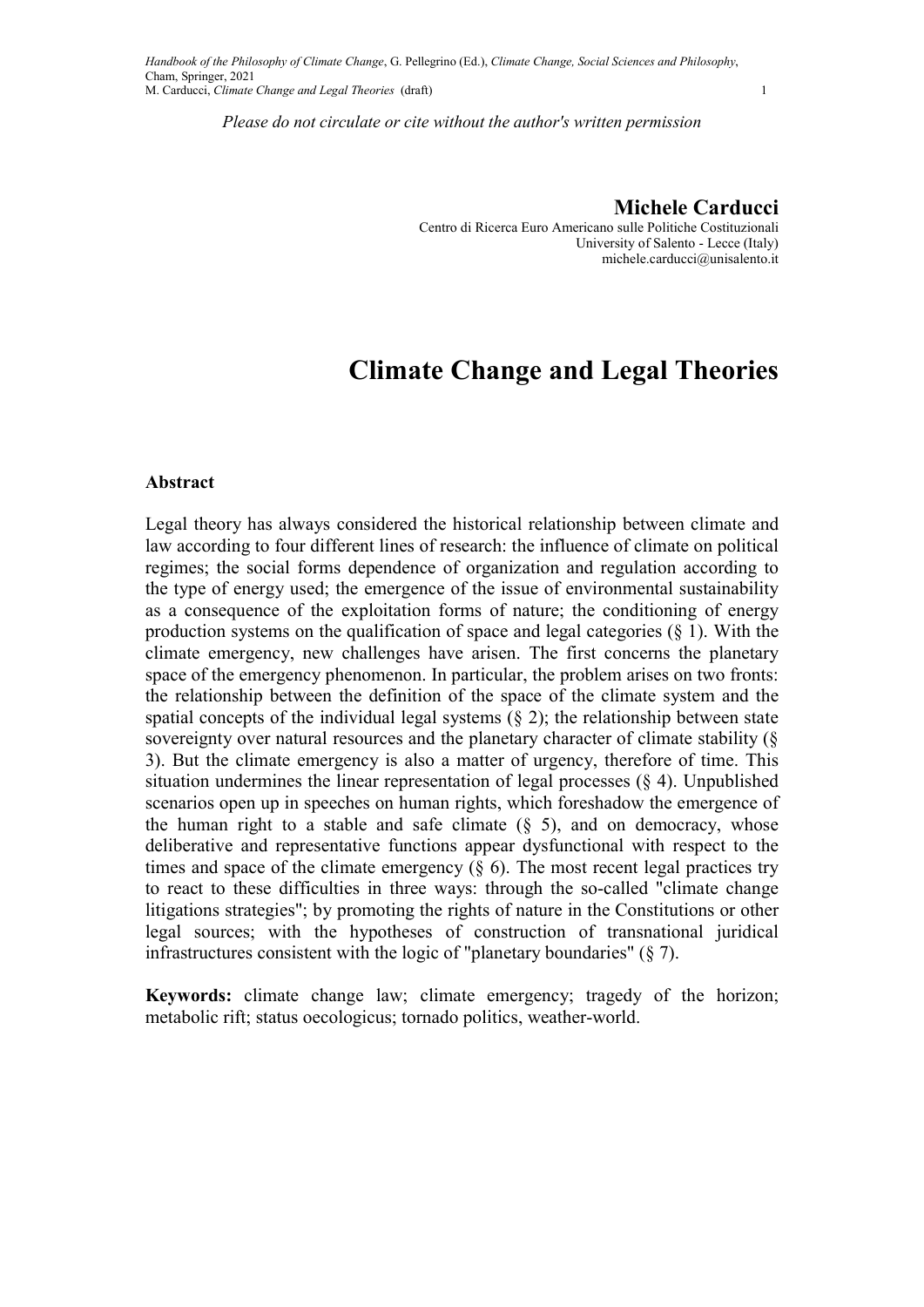# Introduction

Climate change is debated by the legal theory from four perspectives. These perspectives can be respectively classified as: formal, substantial, epistemological and axiological.

The formal perspective includes all the analyzes about the sources of international climate law, starting with the United Nations Framework Convention on Climate Change (UNFCCC) dated 1992. In fact, the UNFCCC is an international legal instrument with a dual content: by one side it provides legal definitions based on science, identifies objectives and establishes the principles and obligations of States (see Preamble and articles 1-6); on the other side, it enables (with article 7) the socalled Conferences of the Parties (COPs), a multilateral process of producing further State objectives and obligations, which integrate the Convention. Furthermore, the formula of art. 2 «any related legal instruments that the Conference of the Parties may adopt» allows COPs to create new rules and even new sources of law, which are added to the Convention itself. The Convention, therefore, is not only a dynamic legal document but also a multiplication of rules (Boran 2020), to be interpreted on the basis of both Vienna Convention on the law of treaties of 1969, and the Constitutions of the States that signed it, to the extent in which the Constitutions contain themselves principles, rules and obligations that are consistent and compatible with the international ones (Carducci 2021).

In the substantive perspective, there are the legal theories that discuss about the consequences that the phenomenon of climate change produces on the formants (normative, jurisprudential and doctrinal) of state constitutional systems. This field includes studies on climate mitigation and adaptation policies (Hollo et al. 2013), those on the law of climate disasters (Lyster and Verchick 2018) and those about the legal nature of causality, damage and climate responsibility (in terms of both Responsibility and Liability) (Mechler et al. 2019). Research on "climate change litigation strategies" and their function of promoting climate mitigation (Sindico and Mbengue 2021) from the bottom can also be inserted in the same context.

The third perspective has an epistemological character. The knowledge of the legal problems linked to the climate change requires an understanding of the principles of thermodynamics and above all the mechanism of entropy. With thermodynamics, epistemology (with the fundamental contributions of Ilya Prigogine, Murray Gell-Man, Edgar Morin) has abandoned the reductionism of a Cartesian matrix and the representation of the world as a product of cause and effects, to open up to the discovery of complex interactions and reciprocals of matter and energy. This awareness has not fully involved scholars of the social sciences, particularly in the fields of economics and law. It is only from the second half of the twentieth century that thermodynamics principles have been studied to verify, thanks also to Heisenberg's "uncertainty principle", the physical-natural limits of the economic and legal organization models, inherited from modernity (with the ideas of unlimited growth of goods and ever new rights). This type of interdisciplinary approach is due to authors such as Nicholas Georgescu-Roegen, for economics, and Joachin Herrera Flores, for legal theory. Their contribution, however, did not shake the ontological and reductionist dualism of the majority of jurists. In legal systems, the double separation still persists between the physical-chemical universe ("things" and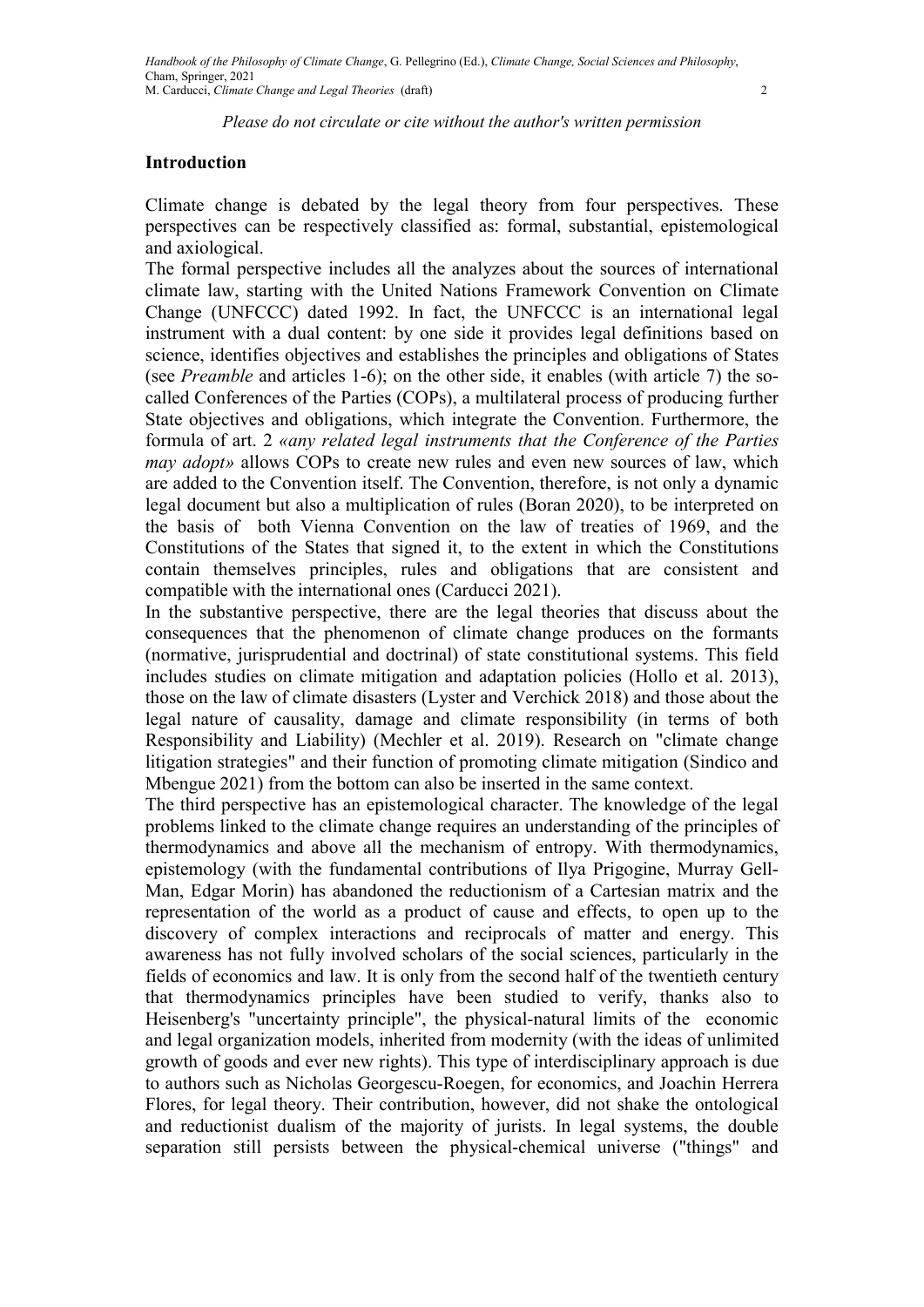"goods") and the human universe (will) and between human relations and the rest of the planet Earth, in the asymmetry between the (short) time of human action and (unlimited) time of terrestrial thermodynamics. The climate emergency has definitively denied these dualistic narratives: the emerging behavior of instability of the whole climate system and of all its components (atmosphere, biosphere, hydrosphere, cryosphere, lithosphere) involves and compromises all flows of matter and energy, including the energy/matter of which any human being is composed. The very concept of the Anthropocene reflects this awareness. Not coincidentally, the debate on the Anthropocene and the climate emergency has led to the maturation of new research programs focused on the relationship between law and the use of climate sciences (Greco 2021), on the legal and political significance of the appropriation of the atmosphere through emissions of  $CO<sub>2</sub>$  and on the consequences in terms of equity and justice in the effects of global warming (Folkers 2020), on the need to build legal infrastructures and planetary governance tools, capable to provide planetary answers to the unitary and systemic problem of climate change (Kotzé and Kim 2019).

Finally, the axiological perspective discusses the relationship between climate change and human rights, democracy and theories of justice (Brown and Taylor 2015).

The classification into four perspectives appears very simple and clear. However, it is not easily identifiable in reality. The world debate on climate change and law crosses all perspectives, emphasizing some elements rather than others. Consequently, exposing them in separate single "blocks" would sacrifice in any case to offer an incomplete representation of each theory.

On the contrary, it is important to note that all four perspectives have in common, in an implicitly or explicitly way, two elements: knowledge of the historical evolution of the relationship between law, energy and climate; consideration of the consequences of the planetary climate emergency on the legal categories of time and space.

Therefore, it is worth starting from these two observations, to frame all the legal problems connected with climate change.

# 1. The historical relationship between climate, natural resources and law

The cultural history of climate has analyzed the relationship between climate and the human organization of society, with particular reference to the intellectual representations of atmospheric phenomena.

Instead, legal and political theory has considered the relationship between climate, natural resources, climate change and law within four different lines of research of "Global History": the influence of climate on political regimes; the dependence of the forms of social organization and regulation according to the type of used energy; the emergence of the theme of environmental sustainability as a consequence of exploitation of nature forms; conditioning the energy production systems for the qualification of space and legal categories (Greco 2021).

The last two perspectives are particularly interesting.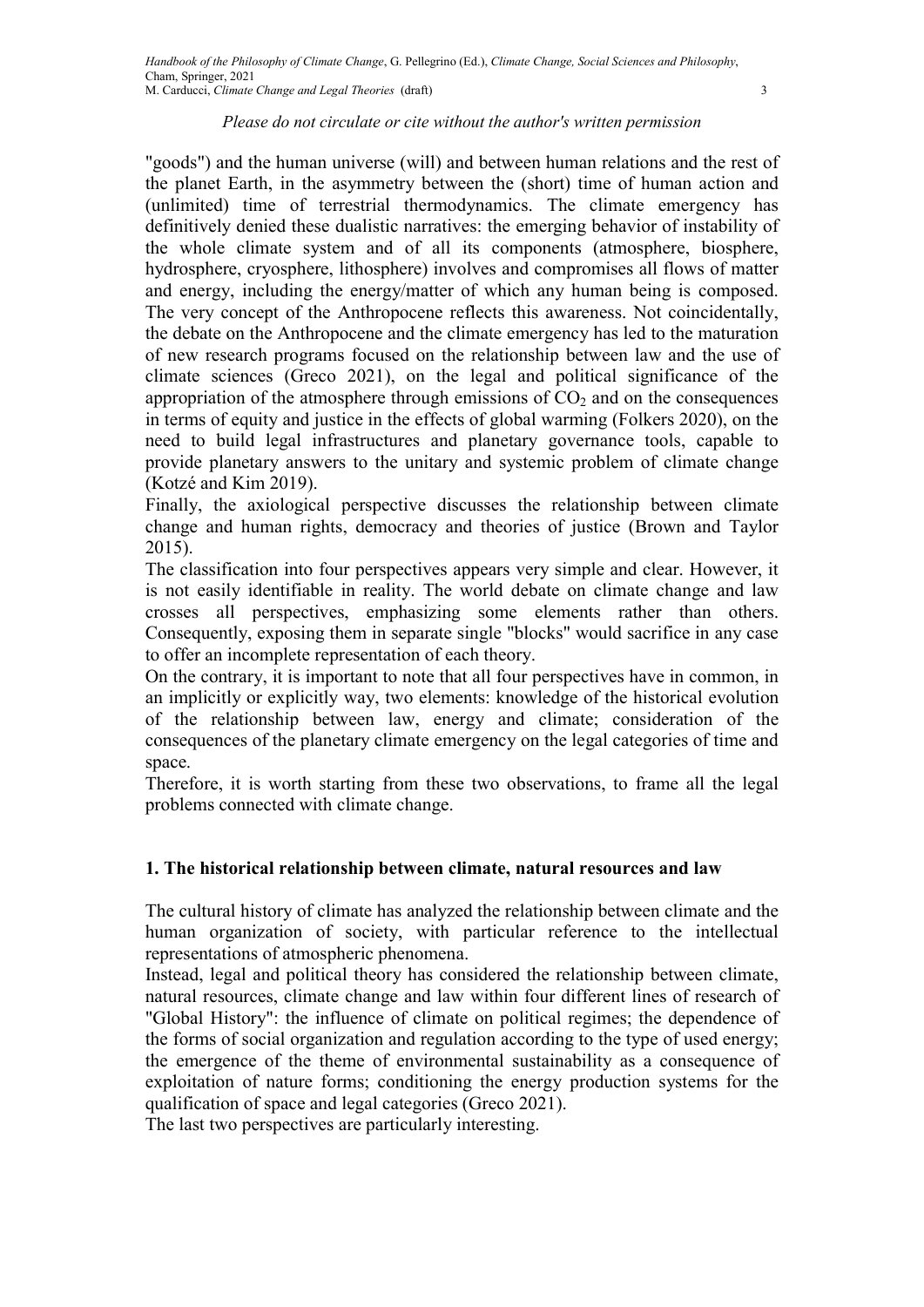The studies of Marquardt and Sieferle (Sieferle and Marquardt 2009) allow to divide the global history of law into energetic eras. Each of these eras has been characterized by different modes of interaction between places-legal relationsecosystem functions-flows of matter and energy. The modes of production and distribution of goods as well as the contents of freedoms and related legal regimes depended on them. Human use of energy, therefore, has not simply interacted with the climate system. It has also changed over time the eco-dependence of human action from nature and has altered the energy return of freedoms, that is the relationship between the energy necessary for the concrete exercise of freedoms and the sources available to maintain it.

In the "Paleolithic" era law, humanity, living mainly by gathering and hunting to survive, favors the natural cycles of ecosystemic goods, resources and services, adapting to them (for example the discipline of work and rest, compared to day and night for hunting, or nomadism). Consequently, the human subject operates as a simple "ecosystem consumer" subordinated to nature.

In the era of "bio-chemical" law, humanity learns to practice agriculture and pastoralism and therefore can reproduce and transform natural resources and assets. The human subject is transformed into an "ecosystem producer", being no longer just a "consumer." However, agricultural goods and livestock are perishable goods, to be cared for and preserved. Consequently, the human function is still subordinate to nature.

In the "fossil age", on the other hand, humanity discovers new natural resources (the so-called "subterranean forest"), not used to survive, as they can neither eat nor drink, but allowing unprecedented processes of energy transformation. The human subject evolves into an "ecosystem manipulator" of nature. It definitively emancipates itself from biochemical nature and produces goods of direct or indirect fossil derivation, with a use and exchange value higher than even the primary subsistence goods. Ultimately, fossil energy has dissociated the human being into two asymmetrical dimensions: the consumable one and the natural survival one, within a growing differentiation between basic human needs, which remain ecodependent - eating, drinking and reproducing like Homo climaticus (Campillo Álvarez 2008) - and artificial needs for exchange and consumption - as Homo consumens (Bauman 2007).

During the twentieth century, the constitutional freedoms were transformed by this dissociation and the Welfare State was also built on it. In other words, social wellbeing (to be maintained or promoted, depending on the context) was "based on carbon" and on overcoming thermodynamic constraints through law, as explained by Timothy Mitchell, Andreas Malm, Jeremy Rifkin and Michel Serres, that is, achieved through a unprecedented geophysical-constitutional experiment that at the same time consumed, within a few generations, resources accumulated in the subsoil in the previous millions of years, and then released increasing quantities into the atmosphere in the form of pollution, global warming and climate change (Greco 2021; Pirani 2018). Research on "social metabolism" and "bio-economy" has proven this scenario: fossil energy has always promoted freedoms as "material" opportunities (in terms of "progress", "development", "growth", "emancipation", "social cohesion"), but, on the other, it has caused increasing entropy in the Earth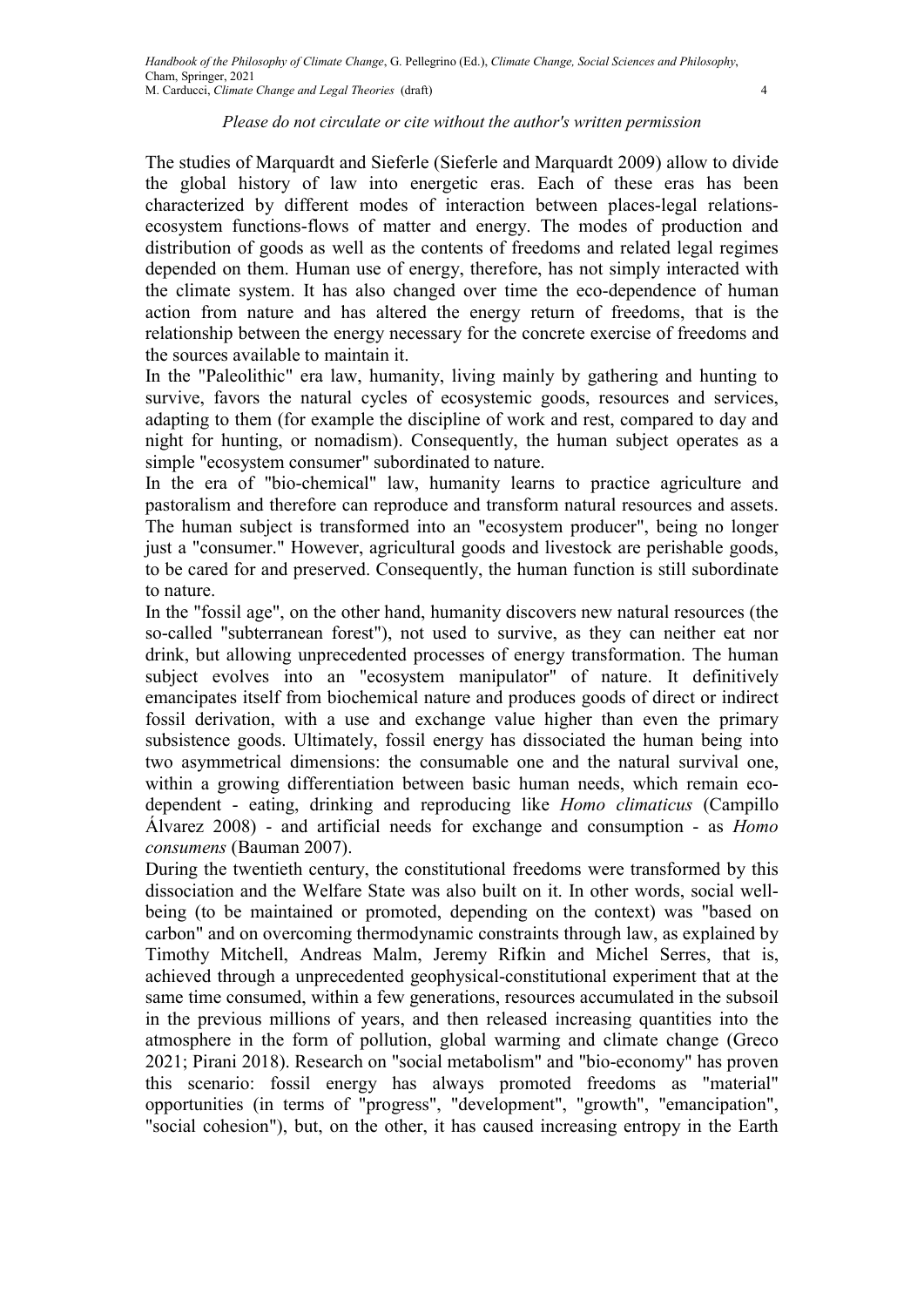system, as fossil resources are exhaustible and have a negative impact on the Earth system.

Several studies have confirmed this. Four very recent ones are mentioned: the one on the so-called "equation of the Anthropocene"; the reference to the "consumptagenic" nature of the contemporary social subject; the reconstruction of the energy consumption necessary for social well-being in recent decades; the prevalence of anthropomass over biomass (Greco 2021).

The "Anthropocene equation" has made it possible to measure the pressure of growth and maintenance of human well-being on the physical and chemical cycles of the Earth, demonstrating how that well-being has become, in the span of less than a century, quantitatively prevalent and totally dominant over any natural process, due to fossil resources.

The second observes how the material autonomy of access to rights and freedoms has conditioned civil coexistence, channeling it towards lifestyles based on the growth of material consumption, for this reason they can be called "consumptagenic", increasingly predominant with respect to basic survival needs.

The third shows that, in the last seventy years, human activities have exceeded the energy consumption of the previous 11,700 years, largely thanks to the use of fossil fuels.

Finally, the fourth verifies the weight of the production of material goods, necessary for human consumption, on the biomass of the entire planet Earth.

Only the recent Andean Constitutions of the "Buen Vivir" (not by chance of indigenous origin, therefore pre-fossil) express an attempt to overcome this vicious circle, abandoning the myth of the Welfare State in function of attempts to legitimize the "Caring State" and the so-called "post-development".

However, the phenomena of pollution and anthropogenic  $CO<sub>2</sub>$  emissions have highlighted another problematic feature of the fossil era of law: the qualification of space and legal entities according to energy production systems.

The evolution of law is a history of appropriation of spaces. Think about the reconstruction of the "Nomos of the earth" by Carl Schmitt (Schmitt 1950). In this perspective, constitutional power has been nothing more than an "ecological" power (Folkers 2020), that is to say, delimiting the space for the appropriation of natural resources, even before that of subjects. This "ecological" power has characterized above all the Western legal tradition, producing an order of space, structured on two different relationships: a place of physical objects, in relation to the human being, and a place of exclusively human relations, distinct from physical reality. The distinction thus created a separation between the order of natural things and the order of social relations.

With the use of fossil energy, it has extended to the atmosphere, identifying it as a new territory for the conquest of the "ecological" power of Western law through anthropogenic  $CO<sub>2</sub>$  emissions.

This representation of all the dimensions of the climate system has generated further consequences in the relationship between law and earth system: just think about the division between private law (as an order of relations between human beings and things) and public law (as an order of relations between human beings in the dialectic of freedom and power); between soil and subsoil in the regulation of property rights; between political freedoms and economic freedoms. It was also the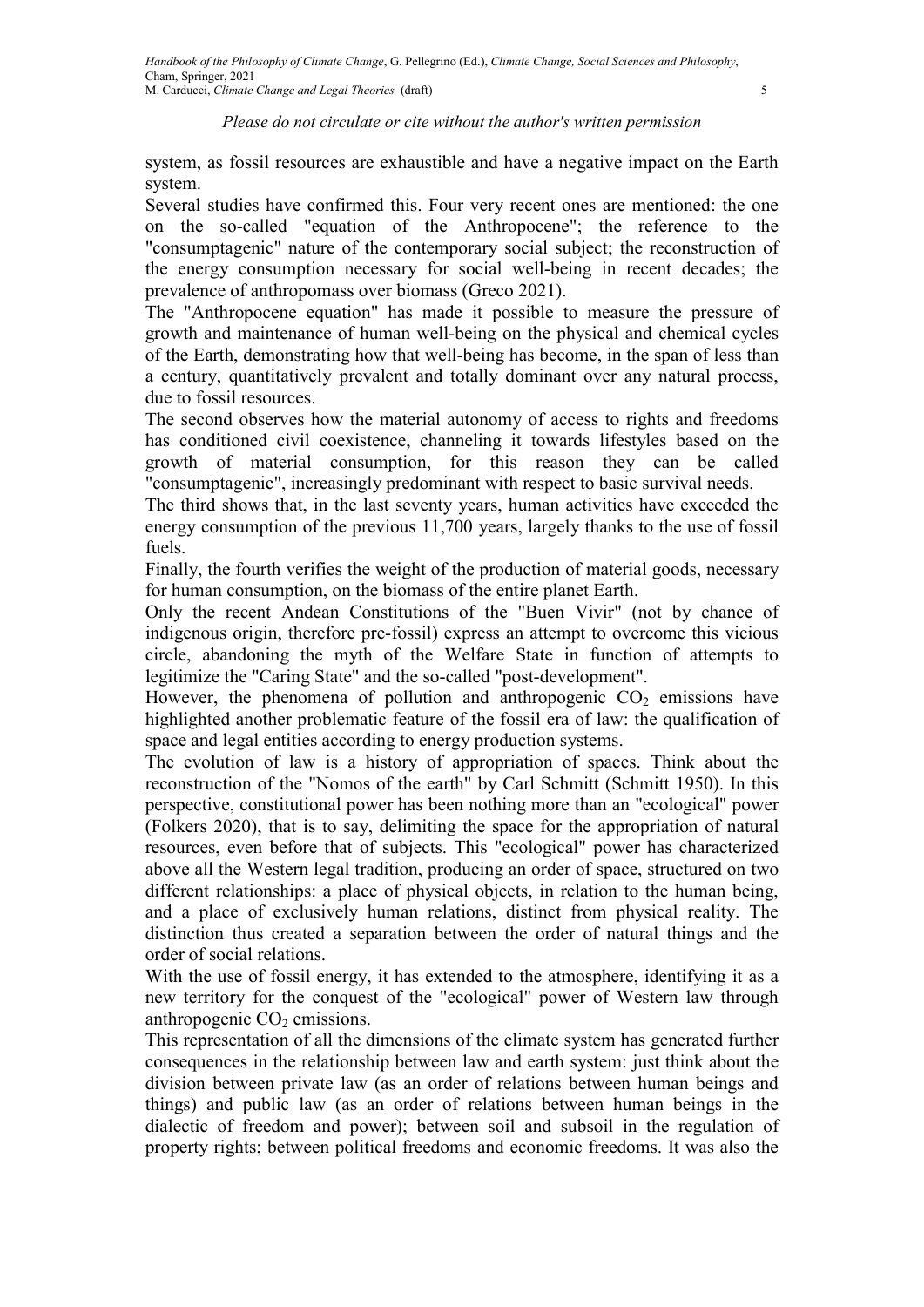basis of the Hobbesian conception of "public goods" ("public goods" are powers of human beings towards other humans and towards things: security, justice, peace, war, etc.).

However, it was not known from other legal traditions, from Islamic to "chthonic" (Glenn 2000). For this reason, it has fueled the so-called "epistemic extractivism", or better said the imposition of Western "ecological" power on other ways of human coexistence in the earth system (Folkers 2020). The formal enunciation of this "epistemic extractivism" is contained in art. 22 of the "Covenant" of the League of Nations dated  $28<sup>th</sup>$  June 1919. Here it is what we read: «To those colonies and territories which as a consequence of the late war have ceased to be under the sovereignty of the States which formerly governed them and which are inhabited by peoples not yet able to stand by themselves under the strenuous conditions of the modern world, there should be applied the principle that the well-being and development of such peoples form a sacred trust of civilisation and that securities for the performance of this trust should be embodied in this Covenant. The best method of giving practical effect to this principle is that the tutelage of such peoples should be entrusted to advanced nations who by reason of their resources, their experience or their geographical position can best undertake this responsibility, and who are willing to accept it».

During the twentieth century, the numerous economic and institutional theories on the so-called underdevelopment, dependence, the sovereignty of natural resources and sustainable development were continuously elaborated on this original matrix of Western law (Greco 2021).

# 2. The climate system in the legal theory

Climate is not object of a specific legal definition. The UNFCCC defines the climate change «a change of climate which is attributed directly or indirectly to human activity that alters the composition of the global atmosphere and which is in addition to natural climate variability observed over comparable time periods» (art. 1.2) and the climate system «the totality of the atmosphere, hydrosphere, biosphere and geosphere and their interactions» (art. 1.3). It also specifies that the Convention's objective is «(the) stabilization of greenhouse gas concentrations in the atmosphere at a level that would prevent dangerous anthropogenic interference with the climate system» (art. 2), and recognizes climate change and its adverse effects as «common concern of humankind» (Greco 2021).

These linguistic formulas are both denotative and connotative, since, on one hand, they identify the "space" of the climate system, but on the other hand they negatively qualify the "effects" of anthropogenic greenhouse gases as a "common concern". In EU law, the UNFCCC formulas have recently been integrated and updated by art. 2 of the EU Regulation n. 2020/852 dated  $18<sup>th</sup>$  June 2020.

Legal theory uses the linguistic constructions referred to in various ways.

Some theories disregard this, to frame the climate within the category of "Global Commons" (Boran 2020), in which it concerns the classic "tragedy" of access and use without reciprocal damage. This perspective tends to confuse the climate with the climate system. In fact, the climate cannot be appropriated, being a variation of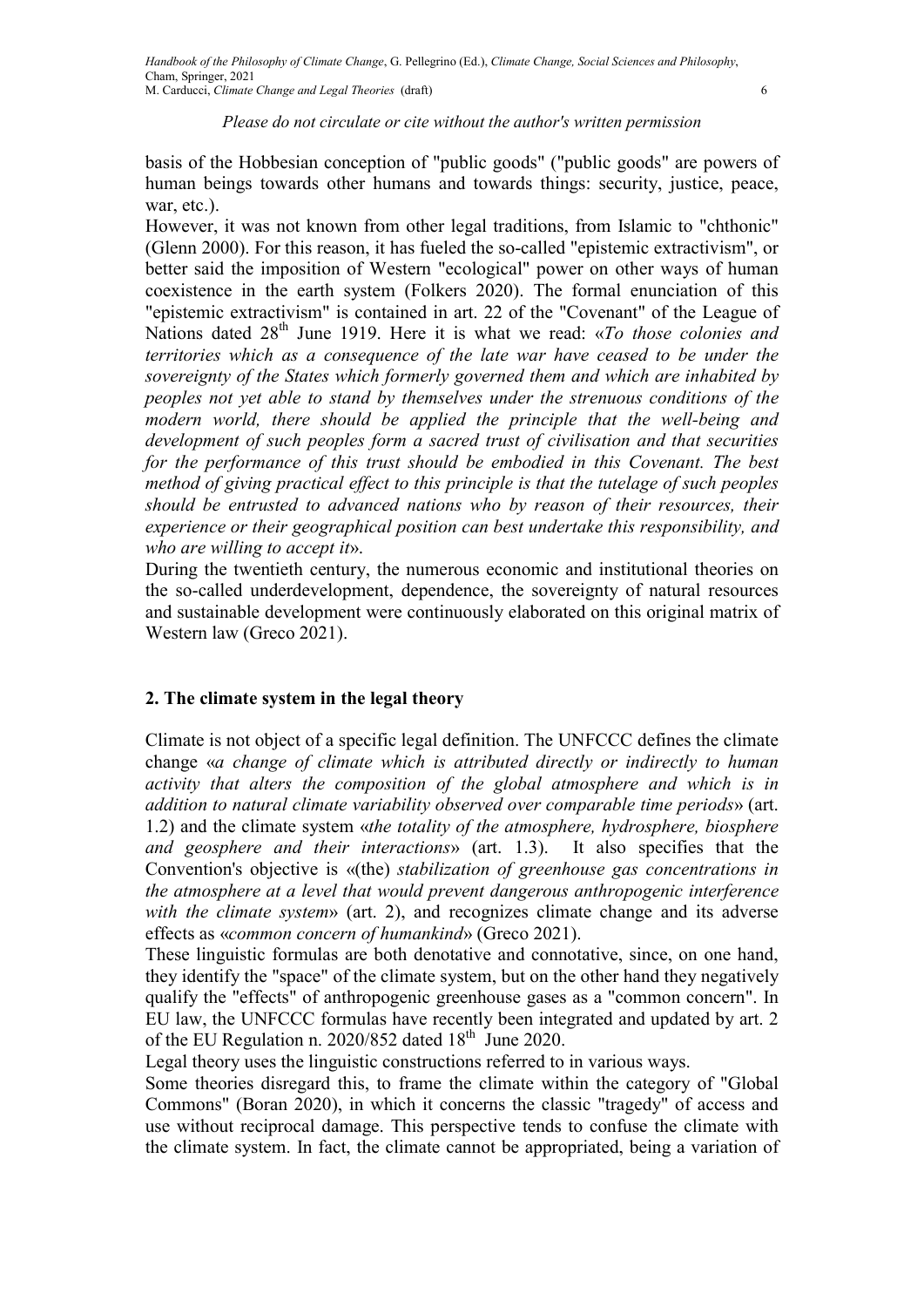the temperature over time. On the other hand, all the components of the climate system can be appropriated and, in particular, the atmosphere, the only space for the effective release of greenhouse gases (Vanderheiden 2008). Consequently, the possibility of resorting to the category of the "tragedy of the Commons" can only be attempted with regard to the components of the climate system, not the climate itself.

In fact, other orientations use the category of "Commons" in a critical perspective, to demonstrate the limits of the dominant point of view of the governance of climate change, entrusted to international agreements among States (Boran 2020). The solutions from above do not allow to solve all the problems related to the use of different resources present in the local contexts of the climate system: from soil to water services, biodiversity, ecosystemic vulnerabilities, etc ... Also for this reason, the agreements on the climate would tend to fail. On the contrary, the involvement from below of local actors in different territorial contexts, framed as "Commons", would favor processes of knowledge of the single territories with cooperation and mutual accountability in the fight against climate change (Paavola 2012).

Other scholars reduce the normative constructions of the UNFCCC to a system of state imputation of  $CO<sub>2</sub>$  emissions and of differentiation of responsibilities always between States, even if climate change is legally attributed to any human activity, which, independently content, contributes directly or indirectly to global warming (see art. 1.2 UNFCCC). Therefore, even these interpretations do not seem to consider the concrete articulation of the climate system.

Another interpretation underlines the transformation of the legal nature of  $CO<sub>2</sub>$  from a simple phenomenon of anthropogenic emission, as indicated in the UNFCCC, to a resource legally identified as scarce, due to the new contents of the 2015 Paris Agreement (McKinnon 2015). The commitment to keep the global average temperature increase below 1.5°/well below 2°C compared to pre-industrial levels has in fact imposed a quantitative legal limit on emissions into the atmosphere with respect to the time required to achieve the climate stabilization and the emission reduction objectives indicated by international, supranational and national legal instruments (2030 and 2050). Think, for example, about the EU Regulations nn. 2018/842, 2018/1999 and 2021/241, which define binding annual greenhouse gas emission reductions by Member States from 2021 to 2030 contributing to climate action to meet commitments under the Paris Agreement.

This limit is generally calculated using the formula of the so-called global carbon budget, that is the quantity of greenhouse gases that can still be emitted without exceeding the aforementioned quantitative and temporal limits.

In fact, the new constraints and objectives of the Paris Agreement raise important questions on two fronts: that of the differentiation of the responsibilities of States; that of the qualification of emissions with respect to the human activities that produce them.

The first group of questions can be summarized as follows: how to distribute the carbon budget among the different States? Is it possible to subtract the historic emissions of the States from the residual carbon budget, in order to distribute the remaining emissions fairly? How to calculate the mitigation and adaptation costs of the various States, compared to the losses and damage suffered by climate change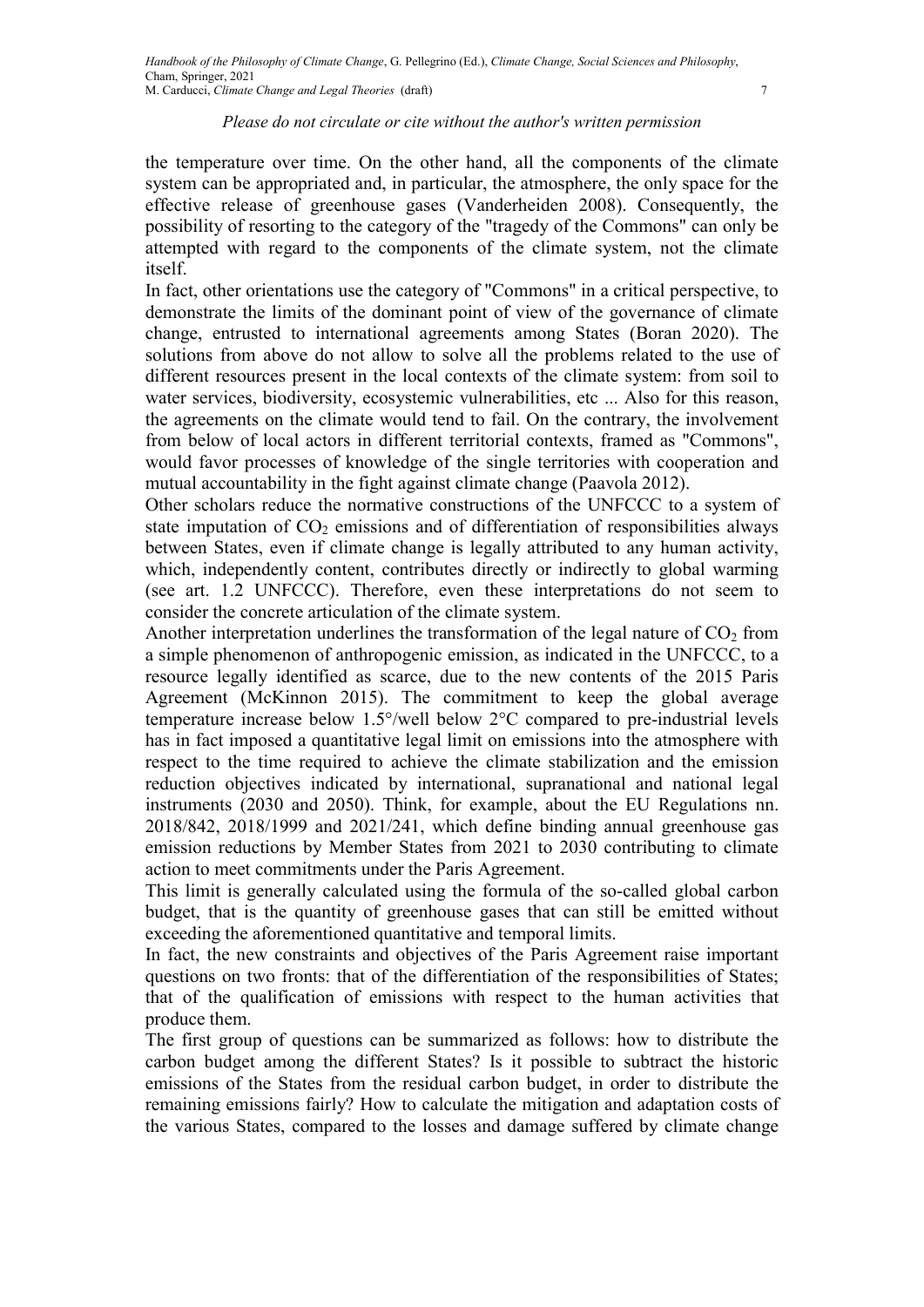caused by previous historical emissions? These questions also include global equity issues, as required by the UNFCCC and the Paris Agreement (Greco 2021).

The second group of questions refers to the issue of the existence or not of a "right to emit" greenhouse gases into the atmosphere (Boran 2020), given that the UNFCCC does not prohibit it, and the possibility of differentiating emissions, object of this "right", in "survival" and "luxury" (Boran 2020) in order to define a fair allocation of emissions not only between States but also between types of human activities (precisely of "survival" or "luxury"), divide the mitigation costs into the rope of this allocation and possibly tax the "unnecessary" anthropogenic emissions (Schlosberg 2007).

These questions appear unprecedented. However, their origin can be traced back to the human history of the appropriation of climatic space. It was the geopolitics of the climate system that laid the foundations for those asymmetries and inequalities between human activities, which then had repercussions on the evaluation of "rights to emit". Initially, the appropriation of the climate system has invested its horizontal dimension of biosphere, hydrosphere, cryosphere and lithosphere. From the "conquest" to the colonial empires, geopolitics has produced asymmetries and inequalities exclusively in relation to the horizontal space of the Earth, both with reference to human subjects (just think of the slave trade and slavery) and with regard to natural resources (just think extractivism and land grabbing). With the industrial revolution and the fossil era of law, geopolitical appropriation has become vertical within the atmosphere. Emitting anthropogenic greenhouse gases through the large-scale combustion of fossil fuels has meant appropriating the atmospheric space in its molecular structure  $(CO_2, CH_4$  etc ...), creating a real vertical colonization effect of the climate system, which has been added to previous horizontal colonization of the earth.

The climate system, therefore, has always been a space politicized by human action. With the verticalization caused by anthropogenic emissions, this politicization is enriched by three new elements (Greco 2021; Folkers 2020).

1. Unlike the horizontal one, atmospheric politicization is not delimitable in any way, as the thermodynamics of global warming and climate change is planetary, as shown by the scientific descriptions of "planetary boundaries", of the "safe operating space", of the "feedback loop" and of the "global tipping points". Thus, the appropriation of the atmosphere projects vertically, but causes horizontally extending effects on any other part of the climate system.

2. Humanity as a species participates in the politicization of the atmosphere, but with qualitative and quantitative differences in the attribution of emissions, from both an individual point of view (think of the distinction between emissions from economic activity and those from consumption activities, cultural, tourist etc ...) and geographic (emissions in countries where fossil resources are extracted, such as the rentier States, emissions in the countries of production of export goods, emission in the countries of import and consumption of those goods).

3. The negative effects of this politicization do not consist only in global warming which occurs everywhere, regardless of the geographical origin of the emission and the identity of the human action that caused it. They involve the chemical composition of the atmosphere and of all the other components of the climate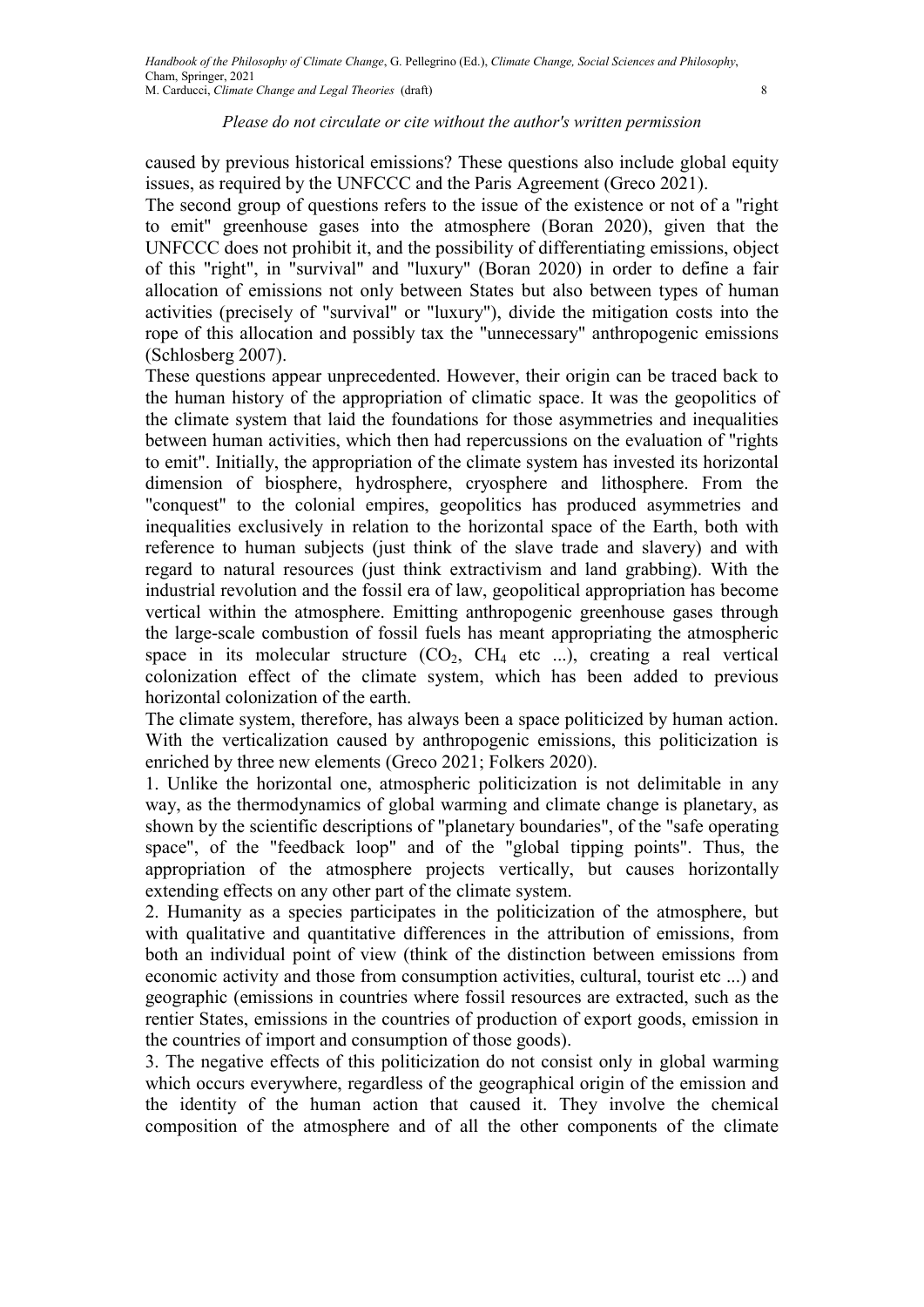system, multiplying the imbalances of the horizontal and vertical space of the Earth and of all the human subjects who live there.

In this new scenario, the sphere of human justice no longer corresponds to a horizontal political space, artificially delimited by law. It coincides with the entire natural space of the climate system, definitively politicized even in its last dimension: the vertical and atmospheric one "conquered" by anthropogenic emissions (Caney 2012).

The denomination of the climate as "hyper object" underlines this new spacetemporal collocation of the human condition, difficult to understand through the traditional heuristics of empirical observation (Morton 2013).

The overall consideration of the climate system as the only space of atmosphere, hydrosphere, cryosphere, lithosphere and biosphere produces further legal consequences.

Within each individual State, the holder of the public function of protecting the climate system (as indicated by the UNFCCC) can obviously only be the State itself and therefore its organs, given that the State holds not only territorial sovereignty but also permanent sovereignty over natural resources (Greco 2021). This is recalled by various sources of international law, including articles 1 and 2 of the Chicago Convention of 1944 and the International Law Commission, a permanent subsidiary body of the UN, in the document First Report on the Protection of the Atmosphere  $(A/CN.4/667)$ , of February 14<sup>th</sup>, 2014. This function of protection and custody works for the exclusive benefit of humanity, i.e for the well-being, freedoms and rights of each one, as stated in the UNFCCC (Preamble and art. 3) and is confirmed by countless sources including art. 25.1 of the "Universal Declaration of Human Rights of the UN" of 1948, the UN Resolution 1803 AG of 14.12.1962, Principles 1 and 21 of the "UN Declaration of Stockholm 1972 on the human environment" (inserted in the Preamble of the UNFCCC), and above all art. 1.2 of both the "UN Covenant on Civil and Political Rights" and the "UN Covenant on Economic, Social and Cultural Rights", both from 1966.

Evidence on the correspondence between the custody of territories and resources, on one hand, and the well-being of people, on the other, also comes from EU law (cf. on the relationship between Chicago Convention of 1944 and sources on climate change, and the Court of Justice of the EU case C-266/16, opinion Advocate General Wathelet, on the matter of sovereignty over natural resources).

Therefore, the State and its organs are subject to the duties of protecting the climate system, corresponding to the territory of its sovereignty. Within the law of each State, this duty is regulated differently, but the purpose of protection is always the same: the safeguarding of spaces in function of the protection of human beings. Think of the American doctrine of the Public Trust, art. 225 of the Brazilian Constitution, art. 20a of the German Basil Law, art. 2051 of the Italian Civil Code or art. 714 of the French Civil Code (Greco 2021).

In conclusion, the climate system contains a series of productive elements of qualifications and effects, subject to legal discipline.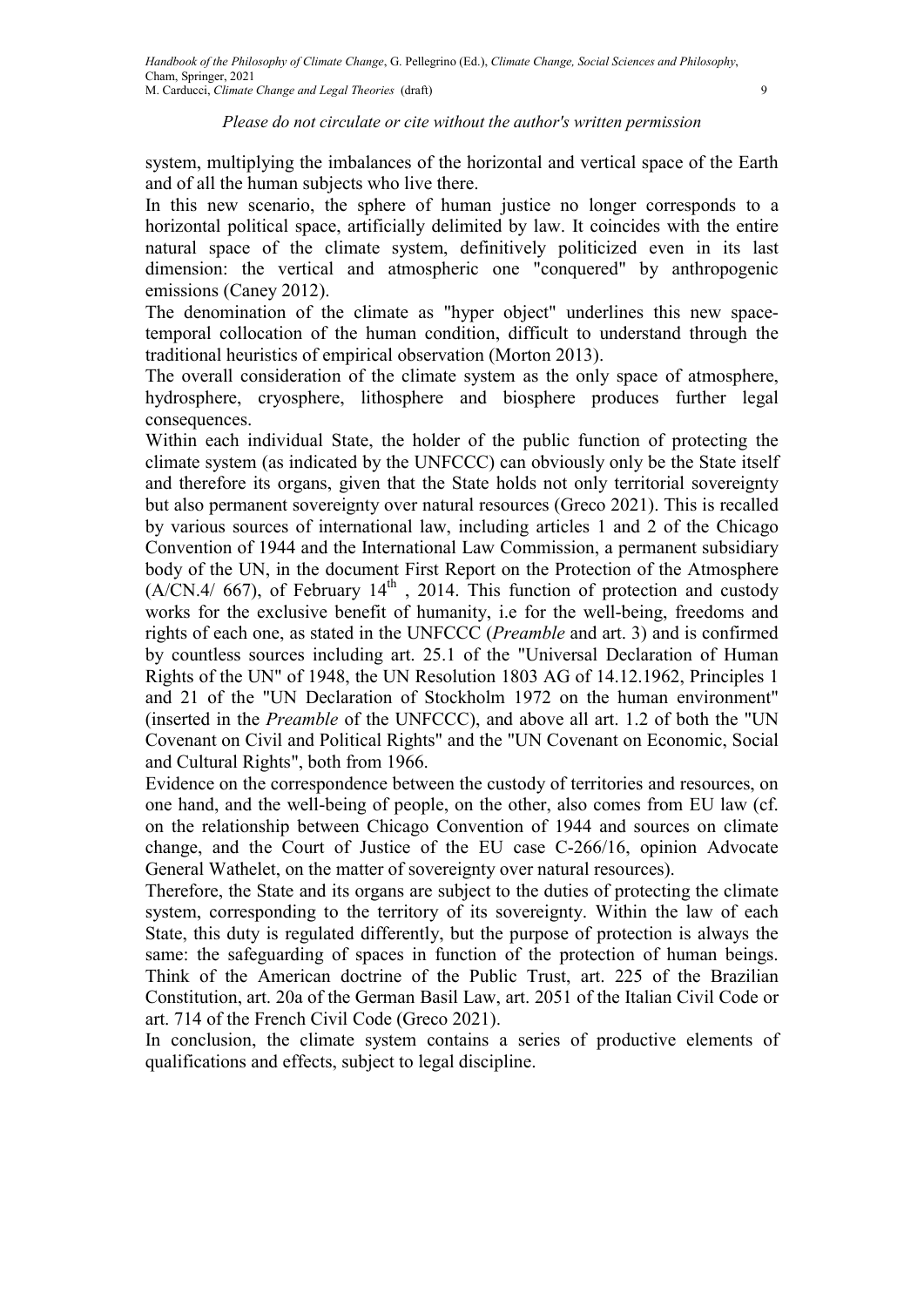#### 3. State sovereignty and "planetary boundaries"

As we have seen, climate change is described as a "common concern of humanity". This means that the problem of climate change is identified in a planetary humanitarian projection, not reducible only to specific subjects, interests or rights. For this reason, some argue about the need to recognize the existence of a "human right to a healthy planet" ("one Planet on Right initiative" 2021), while others propose to build a real "Earth system law" (Kotzé and Kim 2019). The planetary logic of legal discussion about climate change is confirmed by science, in particular with the approach of the "planetary boundaries" and the "Safe and Operating Space" (S.O.S.). Identifying and quantifying planetary boundaries not to be crossed with helps to prevent human activities from causing irreversible changes in the thermodynamic stability of planet Earth, even when these activities are locally legitimized by the law of States. It also makes possible to verify whether the social welfare objectives of the States are compatible with the thermodynamic equilibrium of the Earth system. Therefore, the planetary scenario also highlights the dysfunctionality about the concepts of political and territorial unity of state sovereignty with respect to the thermodynamic unity of the climate system. This dysfunctionality undermines some foundations of international law and of individual States. The finding concerns, in particular, about state sovereignty over natural resources, environmental law and the Tort Law. The legal category of the permanent sovereignty of people and States over their natural resources is imposed in the second half of the twentieth century, for two reasons (Banai 2016): to strengthen national self-determination after decolonization, allowing the territory to be freed from property rights of foreign investors and States, acquired during colonial rule; to promote the exploitation of nature for local economic development. In other words, it did not pursue environmental objectives of nature conservation, but the opposite (Brilmayer and Klein 2000-2001).

Climate change is forcing the States to redefine this perspective. In fact, it poses the classic "dilemma of common aversions" to all States (Weiss and Burke 2011). All them have a common interest in avoiding the catastrophic consequences of global warming and climate change. In this perspective, state territory and nature should no longer be conceived as objects of national selfish interests. They should become tools for achieving the stability of the whole planet and therefore of each State. Ultimately, sovereignty over resources would become the object of a "reflective" global interest. Since the security of state resources derives from the security of the whole planetary space. Only global cooperation between States would make it possible to realize the common goal for the benefit of each one's national interests. However, this need for cooperation is contradictory, for three reasons. First, it still depends on the sovereign will of each State and therefore remains captured by the economic, political and strategic interests of the State, even in the short term. Secondly, it must be taken into account the different historical contribution of individual States in anthropogenic emissions. This difference prevents us from qualifying in a unitary and homogeneous way not only the state responsibilities towards the thermodynamic stability of the entire planet but also the relationship between the national exploitation of natural resources and the level of economic and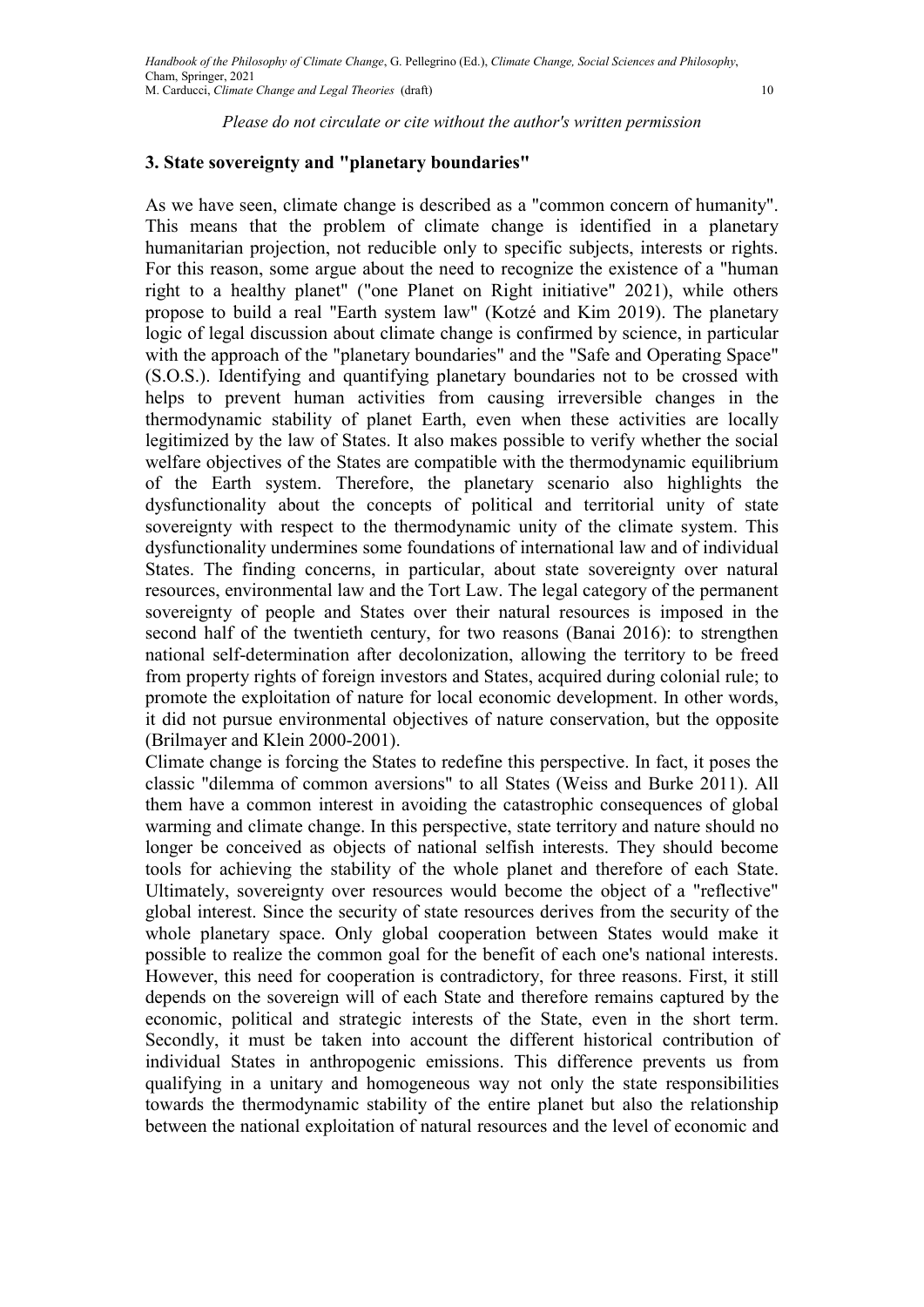social development of the individual States. Third and lastly, the management of climate change is not only in the hands of States.

Global actors such as multinational companies, investment bank, international and supranational organizations are involved in climate governance directly or indirectly. The State is conditioned by these dynamics.

Consequently, the category of state sovereignty over natural resources remains dysfunctional with respect to planetary needs. A similar dysfunction is also reported with reference to state environmental law. Climate change is not a simple environmental problem. It identifies a multidimensional and systemic reality, which involves all human actions and their interconnections.

On the contrary, environmental law is built only on the evaluation of single or cumulative impacts of certain human actions and on compensation for damage as the only tool to repair the ecosystemic imbalances of the territory. In this regard, the IPBES, in its Glossary, speaks of "Institutional Fail":  $a$ ) legal, given that the regulations simultaneously provide mechanisms to support damage (such as fossil subsidies) and methods of its repression (such as "the polluter pays"); *b*) market, since all economic activities activate production and consumption in the constant of negative externalities, social costs and transaction costs related to climate change;  $c$ ) organizational, deriving from information and relationship asymmetries between the different actors (public, companies, regulators), involved in the "trap of institutional complexity" (the complexity of the micro decisions that contribute to the negative macro effects (Bolognesi and Nahrath 2020);  $d$  ) informal, dictated by the loss of trust in institutions due to the inconclusive negotiations based on the presumption that economic and ecological interests are equally balanced and expendable. UNEP, UNDP and EU have studied specific profiles of the manifestation of this failure. However, with regard to the phenomenon of climate change, the detectable insufficiencies of environmental law deserve to be observed on two further levels: the one within the environmental discipline itself, which can fail in terms of compliance, implementation, enforcement, efficiency, efficacy and effectiveness (Carducci et al. 2020); the external one, consisting in the fact that environmental law does not deal with climate change from a planetary perspective. In particular, from the literature that analyzed this last profile, at least the following four recurrent limits stand out: *a*) the "chronic disturbance" on ecosystems, due to the sum of impact assessments, regulated by law for separate space-time sectors (obviously functional to the times and places of the intervention interests of human action), in the impossibility of an integrated analysis of the medium and long term; b) the "tyranny of small decisions", denounced by William E. Odum, consisting in the fact that the law segments the biospheric reality (with related attributions of matters, competences and sectoral balancing), separating it from other terrestrial interactions; c) the "tyranny of localism", based on the presumption that participatory local legitimation satisfies knowledge of planetary perspectives; d) the imitative or bureaucratic reproduction of rules and procedures for assessing environmental impact, indifferent to the complexity of the biodiversity of places and the interconnections between all the components of the climate system (Greco 2021). On the other hand, climate change represents a complicated challenge due to the widespread nature of both: the causal responsibility of atmospheric changes from greenhouse gases and the distribution of impacts on the climate system. Climate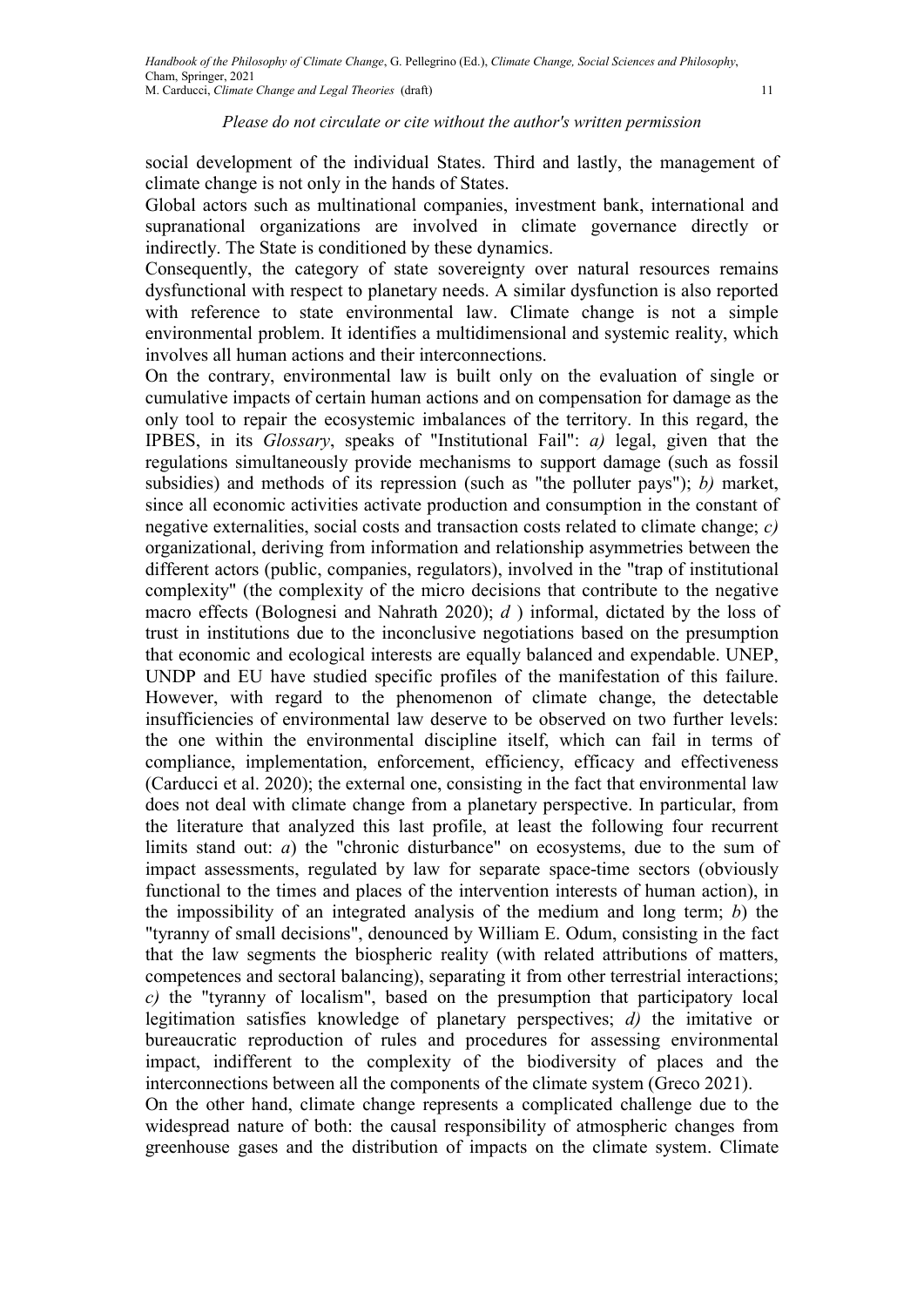change has no borders and involves all the elements of the planet Earth, none excluded. This planetary characteristic explains the difficulty of framing the phenomenon within the juridical categories of causality, tort and damage.

First, the causal chain between global warming and climate change is not linear. It does not consist of individual behaviors, events and consequences. Thermodynamic causality is intertwined by innumerable variables and by the feedback loops of the various components of the climate system.

The UNFCCC formalizes some elements of this causality. More specifically, the Convention defines four levels of causality, indicated in the Preamble and in art. 1. The first level derives from the human activities of greenhouse gas production. These activities are believed to have already «substantially increasing the atmospheric concentrations of greenhouse gases», causing the first negative effect: the alteration of the natural greenhouse effect. The second causal link depends on it: «an additional warming of the Earth's surface and atmosphere», which, in turn, causes climate change that operates «in addition to natural climate variability». Finally, global warming and additional climate change are identified as a negative influence on "natural ecosystems and humankind", with "«natural ecosystems and humankind», with «significant deleterious effects on the composition, resilience or productivity of natural and managed ecosystems or on the operation of socioeconomic systems or on human health and welfare». The negative influence, so defined in 1992, was updated in 2015, with decision no. 1/ CP21 of the UNFCCC, and has been elevated to an «urgent and potentially irreversible threat».

Within this causal chain, the UNFCCC does not offer a definition of the corresponding damages. Art. 8 of the Paris Agreement introduces the formula «loss and damage», distinguishing between those «associated with the adverse effects of climate change, including extreme weather events and slow onset events» and those «associated with climate change impacts». There would seem to exit two types of damage manifestations, such as effects directly caused by climate change and negative indirect effects caused by impacts resulting from climate change. Among other things, this differentiation would now seem to be confirmed also by articles 3 and 9 of EU Regulation n. 2020/852, in the part which identifies the six «environmentally sustainable» necessary to achieve the 17 SDGs of the UN 2030 Agenda and, above all, to combat climate change. In fact, these articles define «environmentally sustainable» economic activities that simultaneously satisfy a double condition: contribute "substantially" (therefore directly) to the achievement of one or more of the six environmental objectives; do not "significantly" (therefore indirectly) damage any of the remaining targets (so called DNSH). With the EU Regulation n. 2021/241, this design has also been extended to state policies.

In any case, neither the "loss and damage" formula of the Paris Agreement nor those of articles 3 and 9 of EU Regulation n. 2020/852 coincide with the category of environmental damage, understood as a single event that has already occurred as a result of a specific action, or with those of tort, governed by different legal systems. The concrete contents of climate damage are constantly evolving and depend on the progress of scientific knowledge (Greco 2021). In other words, the identification and attribution of certain impacts to global warming or climate change is reserved for science. This determines the mismatch between legal categories and scientific explanations. Just think about the difference between empirical evidence and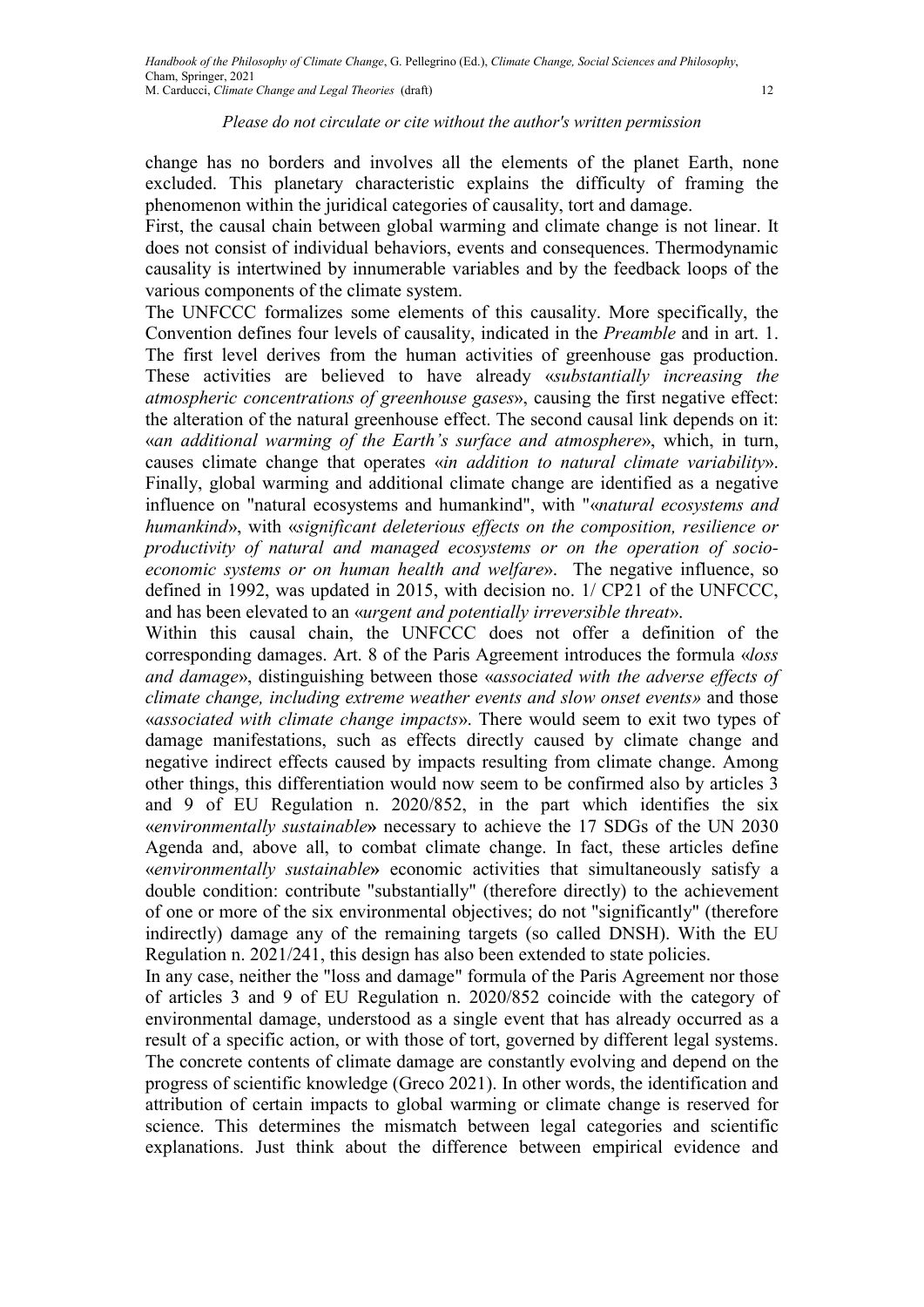scientific evidence of the damage, which can be explained by the fact that the delayed time frame of visible confirmation of the consequences of climate change, determined for example by thermal phenomena, does not make the causal chain disappear. But an analogous observation can be made regarding the geographical diversification of the manifestations of the damage (less evident in mid-latitude countries, directly perceptible in the tropics), which does not for this reason express different levels of severity of the phenomena.

Moreover, the establishment of the Intergovernmental Panel on Climate Change (IPCC), wanted by the States, has been read as an international formalization with the approach of the "science first" to politics and climate law (Howe 2014). In this perspective, the IPCC can be framed within art. 31.2 letter b) of the Vienna Convention on the Law of Treaties: «any instrument which was made by one or more parties in connection with the conclusion of the treaty and accepted by the other parties as an instrument related to the treat».

In fact, the IPCC defines the detection and attribution of climate change activities: «Detection of change is defined as the process of demonstrating that climate or a system affected by climate has changed in some defined statistical sense without providing a reason for that change. An identified change is detected in observations if its likelihood of occurrence by chance due to internal variability alone is determined to be small»; Attribution is «the process of evaluating the relative contributions of multiple causal factors to a change or event with an assignment of statistical confidence» (Bindoff et al. 2013).

In conclusion, the IPCC science reservation conditions the legal qualifications of harm and tort. Not surprisingly, the reference to science is also suggested by the "Oslo Principles on Global Climate Obligations" and by arts. 6-9 of the "Model Statute for Proceedings Challenging Government Failure to Act on Climate Change" (2020) of the International Bar Association.

The centrality of science is also the basis of the precautionary principle, contained in art. 3.3 of the UNFCCC. It is a very detailed rule, whose deontological elements cannot be evaded by decision makers: «The Parties should take precautionary measures to anticipate, prevent or minimize the causes of climate change and mitigate its adverse effects. Where there are threats of serious or irreversible damage, lack of full scientific certainty should not be used as a reason for postponing such measures, taking into account that policies and measures to deal with climate change should be cost-effective so as to ensure global benefits at the lowest possible cost. To achieve this, such policies and measures should take into account different socio-economic contexts, be comprehensive, cover all relevant sources, sinks and reservoirs of greenhouse gases and adaptation, and comprise all economic sectors. Efforts to address climate change may be carried out cooperatively by interested Parties».

Its contents anticipate the holistic approach that was later recognized by the 2015 Paris Agreement (art. 6.8) and by the aforementioned EU Regulation n. 2020/852.

In practice, the climate precautionary principle must be read in a triple perspective: that of mitigation; that of the definitive stabilization of the climate system, required by art. 2 of the UNFCCC; that of the evolution of scientific knowledge and of the objectives based on the legal instruments introduced by the various COPs. After the Paris Agreement and the IPCC Special Report of 2018 "Global Warming of 1.5°C",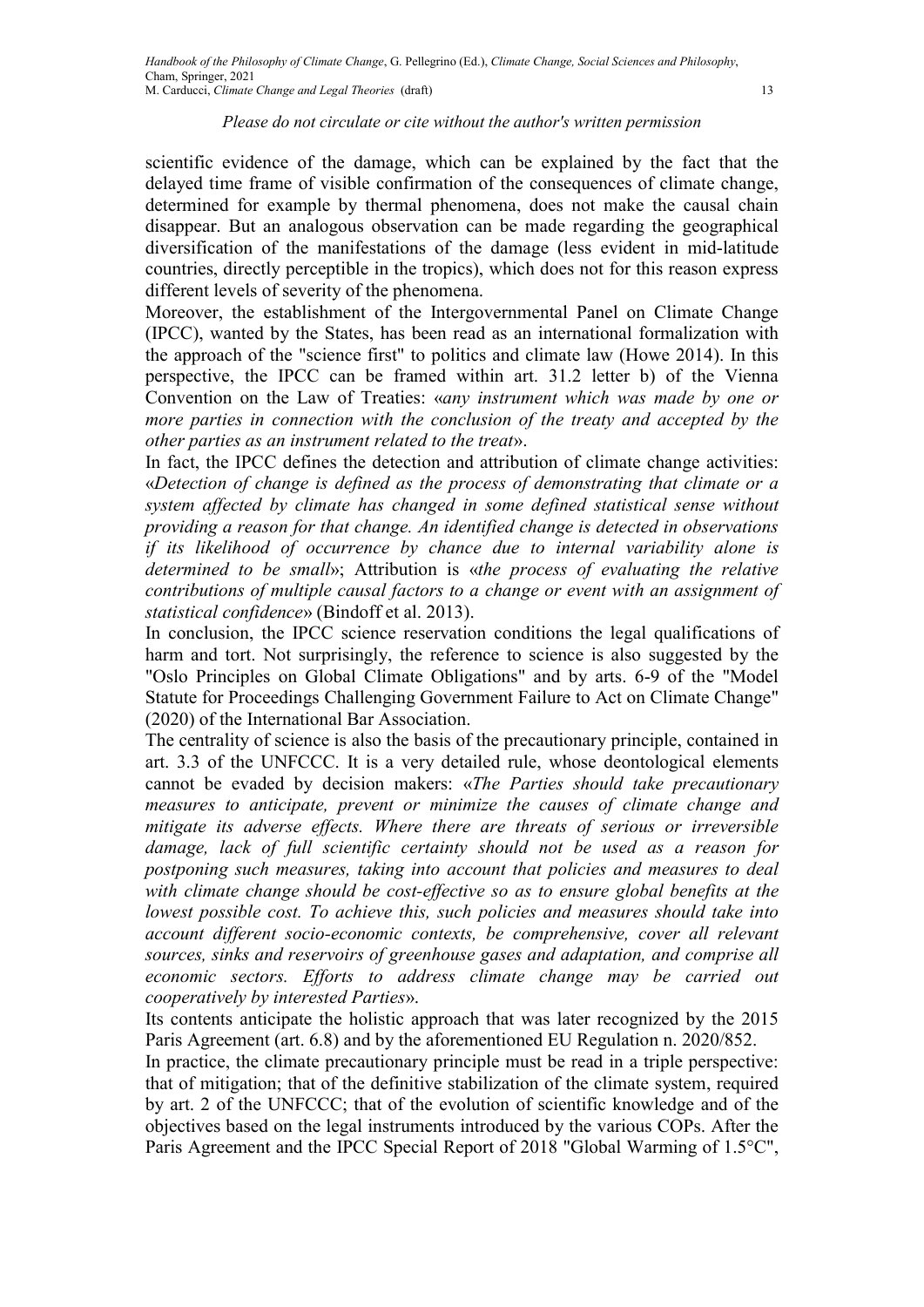the climatic precaution is supplemented by two new legal elements: the quantitative one limiting global warming between 1.5°C and well below 2°C compared to preindustrial levels (art. 2); that of the time within which to achieve the thermodynamic equilibrium of the planet (art. 4). In EU law, these two elements are specified by further sources, such as Regulations nn. 2018/842, 2018/1999, 2020/852, 2021/241. Furthermore, the level of scientific certainty around the effects of climate change, and not only around its causes already defined by the UNFCCC, moves away with the legal approaches to prudential risk assessment, based on the classic distinction between "false positive" (eg accepting liability for a non-existing risk) and "false negative" (eg denying liability for a real risk) (De Jong 2018). Planetary and local climate risks are now out of the question.

This means that the systemic dimension of climate change requires a proactive law approach, different from the reactive one of the traditional Tort Law (Greco 2021).

#### 4. Tragedy of the horizon and metabolic rift

Despite all the complexities described, in the disciplinary mentality of legal rationalism, the components of the climate system are almost always presented and discussed separately from each other (Bosselmann 2010). In this perspective, the problems posed by climate change are addressed to single aspects, rather than as a whole, and the climate emergency itself is interpreted as the sum of distinct, independent and overlapping emergencies. On the contrary, the criticalities are inextricably linked to each other for three reasons: they all influence each other; all are caused by human action; all affect the thermodynamic stability of the planet Earth.

The global initiative called "Scientists' Warning" (https://www.scientistswarning.org/) promotes a unitary understanding of the planetary emergency, presenting it as an ecosystemic (Ripple et al. 2017) and climate (Ripple et al. 2020) emergency.

What does this unity mean from a legal theory point of view?

Generally, legal scholars classify any emergency, including environmental ones, based on four characteristics, directly or indirectly related to the concept of exception. In fact, these would be temporary, sudden and unpredictable events, not necessarily attributable only to human action (otherwise they would be classified as "illegal conduct"); non-transformative of human coexistence (after the emergency, one returns more or less to the previous "normal" situation).

In the face of temporary emergencies, risk management and exceptional powers can be discussed.

The ecosystem and climate emergency is none of this.

Rather than a temporary event, it identifies a planetary condition of irreversible and pejorative critical processes (think, for all, of "global tipping points"); rather than "unpredictable", it has been predicted in various ways for decades; rather than not attributable to human action, it has a prevalently anthropogenic origin; instead of non-transformative, it works exactly the opposite, towards a future no longer analogous to the past of all human history.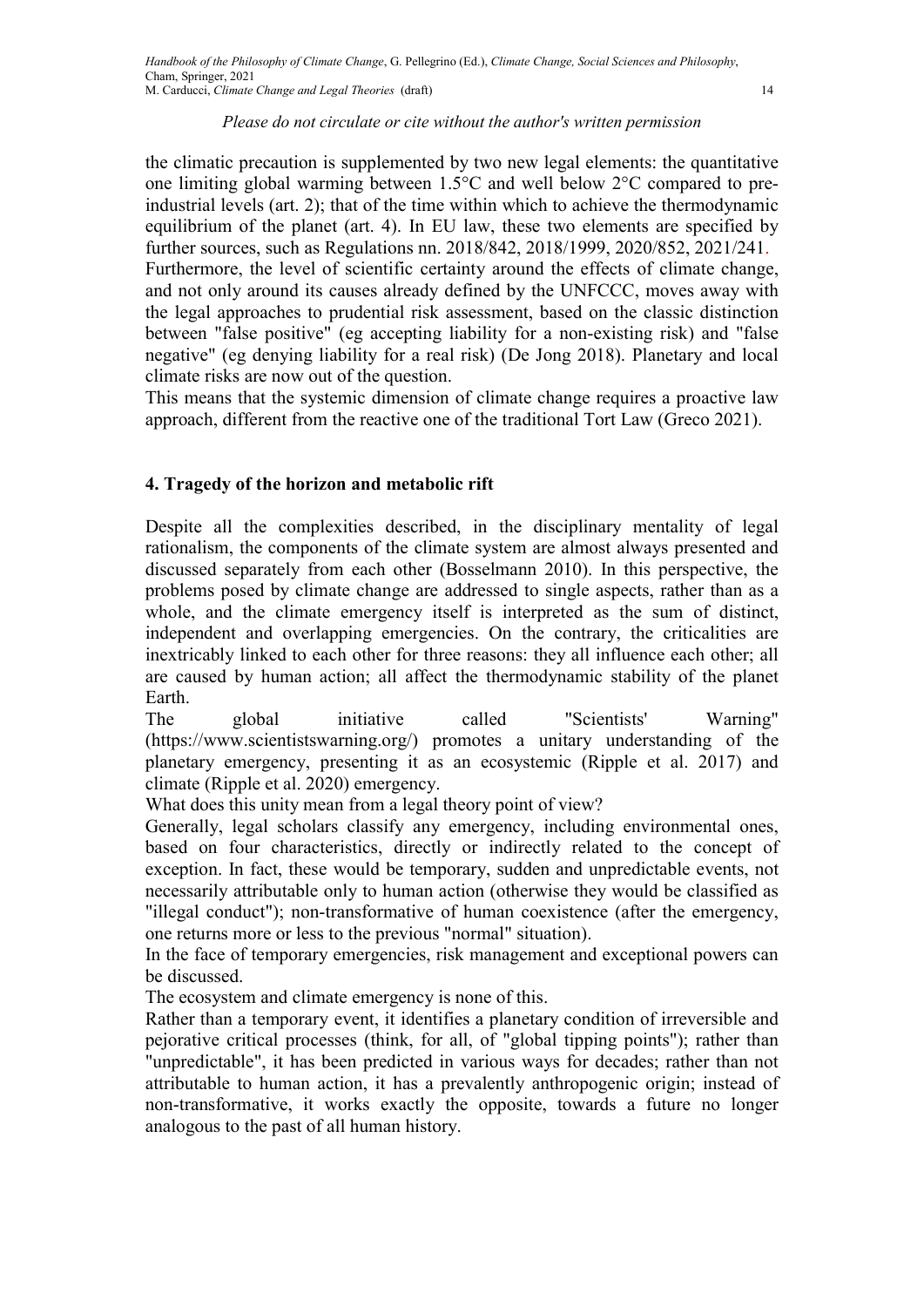In such an unprecedented situation, it no longer makes sense to discuss of individual "risks". The whole world is in danger everywhere and in all components of the climate system. This is why the UNFCCC, in 2015, defined the climate change as a "potentially" irreversible "threat". But not only. The UNFCCC, also in 2015, further stigmatized this "threat" as "urgent".

The time factor adds to the unprecedented nature of the planetary emergency. We have little time to stabilize the Earth's thermodynamic system, otherwise the worsening consequences of climate change will no longer be controllable.

Science has translated this intertwining with time using the mathematical formula E  $=$  R x U: that is, the emergency derives from the increased risk (R) in the urgency (U) of the limited time available (Lenton et al. 2019). But the new scenario is also described with the formula "Tragedy of the Horizon" (Bolton et al. 2020).

This time factor of the ecosystem and climate emergency conditions all the legal systems of the world on three fronts.

The first front concerns the mismatch between the timing of decisions and the timing of the catastrophic effects of climate change. In fact, the "horizon" of the latter does not coincide with that of the economic and political decision makers. The time cycles of the real economy, financial economy and political action are short if not very short. On the contrary, the catastrophic effects are produced slowly but surely. Consequently, the "tragedy" could consist in making future generations pay for the current absence of decision-making mechanisms adapted to the long timescales of climate effects.

Furthermore, climate stability should be seen as a global asset on a par with financial stability and global trade. This means that it should be removed from the contingent electoral interests of political majorities and from the lobbying of corporations involved in fossil emissions. However, here too the "tragedy of the horizon" emerges.

On one hand, there are no permanent institutions dealing with climate stability with autonomous powers independent of political dialectics and economic interests, and this is the "tragic" fact. Moreover, the impossibility of this independence is made evident by the phenomenon of the so-called "carbon leakage": the relocation of carbon emissions by multinational companies, according to the degree of severity and rigor of the States' climate policies.

On the other hand, then, the time "horizon" imposes urgency discouraging the experimentation of new organizational models, dealing with issues that are no longer exclusively human, such as financial and commercial, but ecosystemic ones. Hence the phenomena of path dependency, often qualified in terms of "carbon lock-in", that is, the decision-making inertia of political-energy systems based on fossil fuels.

We are faced with a real final game, where a quantitative result to protect all components of the climate system (keep the global temperature increase no more than  $2^{\circ}$ C) must be achieved within the time frames suggested by the science (reduction of emissions by 2030 to achieve climate neutrality by 2050 and final stabilization by 2100), with contents that are also final (such as, for example, the irreversible decarbonization of the economy).

The traditional and rational chronopolitics of institutions, based on the quadrinomial forecast-planning-action-execution, is disoriented and displaced. The law can no longer control the time factor in the ways experienced up to now (Lazarus 2010).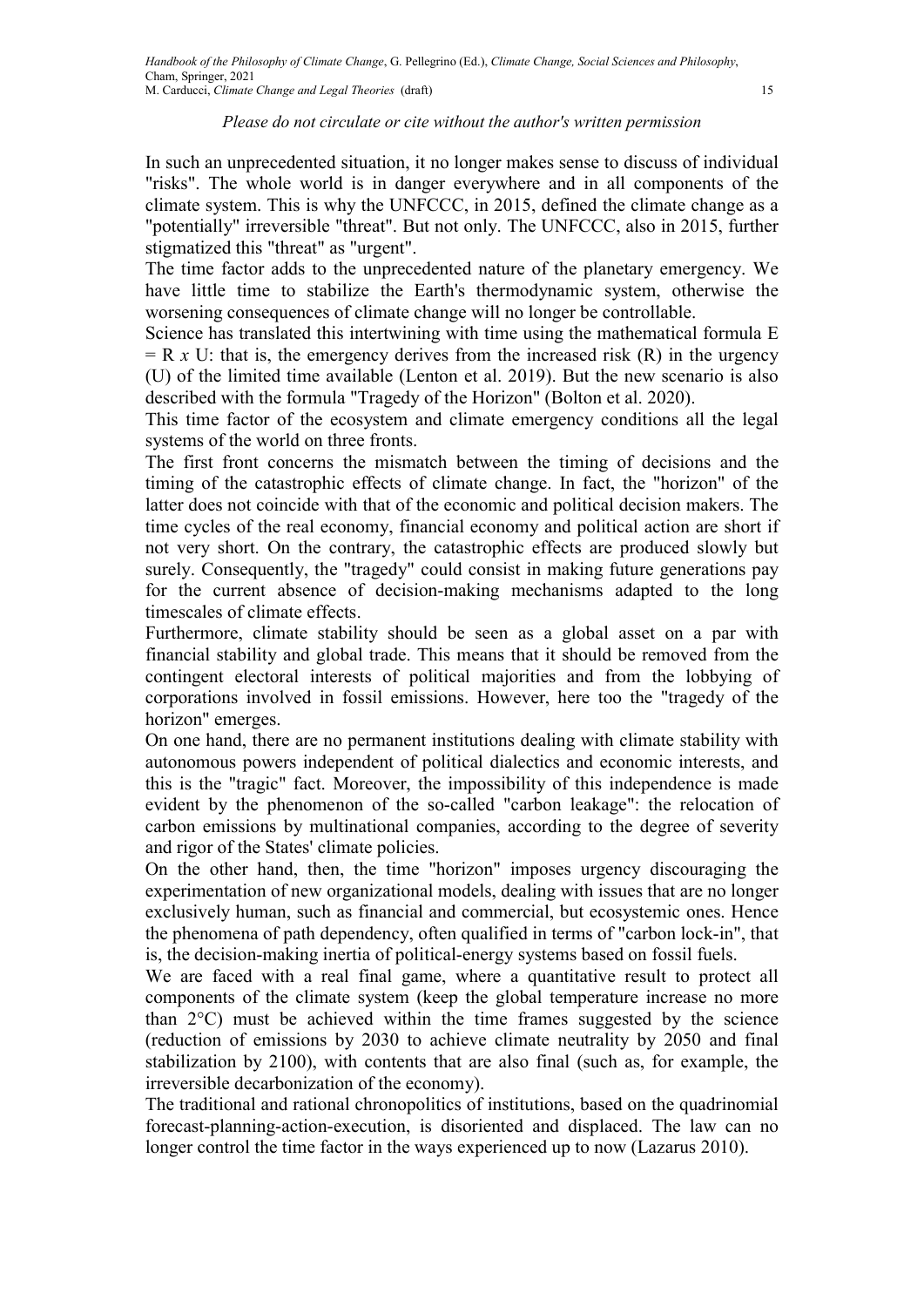On the other hand, the temporal interdependence between law and climate system reflects the interaction between anthropic system and ecosystem, studied by human ecology, bioeconomy and ecological economics, from social ecology, from political analyzes of socio-ecological systems (Greco 2021).

In a word, the "tragedy of the horizon" demonstrates that the metabolic fracture between human action and the rest of nature has determined not only the superimposition of anthropogenic emissions on the natural carbon cycle, but also the dysfunctionality the legal timeframe for the transformation and adaptation of institutions with respect to the urgencies of the climate system as a whole (Greco 2021).

The "Climate First/Development First" dilemma, referring to the 17 SDGs of Agenda 2030, summarizes this unprecedented difficulty of law and politics in the era of planetary emergency.

# 5. Climate change and Human Rights

The impact of climate change on human rights is now recognized by countless international and supranational formants. It is sufficient to recall the *Joint Statement* on Human Rights and Climate Change of the five UN human rights bodies, dated September  $16<sup>th</sup>$ , 2019, and the UN OHCHR document Frequently Asked Questions on Human Rights and Climate Change, dated 2021.

The climate system also includes the biosphere and therefore cannot fail to condition the legal relations created by the human being within the biosphere. Moreover, the UNFCCC makes this link explicit when it affirms «to protect the climate system for present and future generations»; while the Paris Agreement of 2015, in the Preamble, recalls that the Parties «should, when taking action to address climate change, respect, promote and consider their respective obligations on human rights, the right to health, the rights of indigenous peoples, local communities, migrants, children, persons with disabilities and people in vulnerable situations and the right to development, as well as gender equality, empowerment of women and intergenerational equity». The EU Regulation n. 2018/1999 links the protection of human rights also to the energy transition.

Anthropogenic climate change represents a negative phenomenon, which deprives life of benefits and individual human subjects to involuntary passive exposure, moreover in a factual context officially defined as "threat" by UNFCCC.

In this perspective, we now speak of the human right to a stable, safe, balanced climate and to "compatible emissions" (with climate stability). This right becomes the operational condition necessary to keep the other rights effective over time. Without a stable climate, any human rights are threatened. Consequently, claiming the human right to a stable and safe climate identifies the prerequisite to realize all other human rights: from the substantive ones to life, health and the healthy environment to the procedural ones of information and participation in climate and environmental policies.

Now the European Parliament Resolution on the European Green Deal dated 15 January 2020 also affirms this point (https://www.europarl.europa.eu/doceo/document/TA-9-2020-0005\_EN.html). In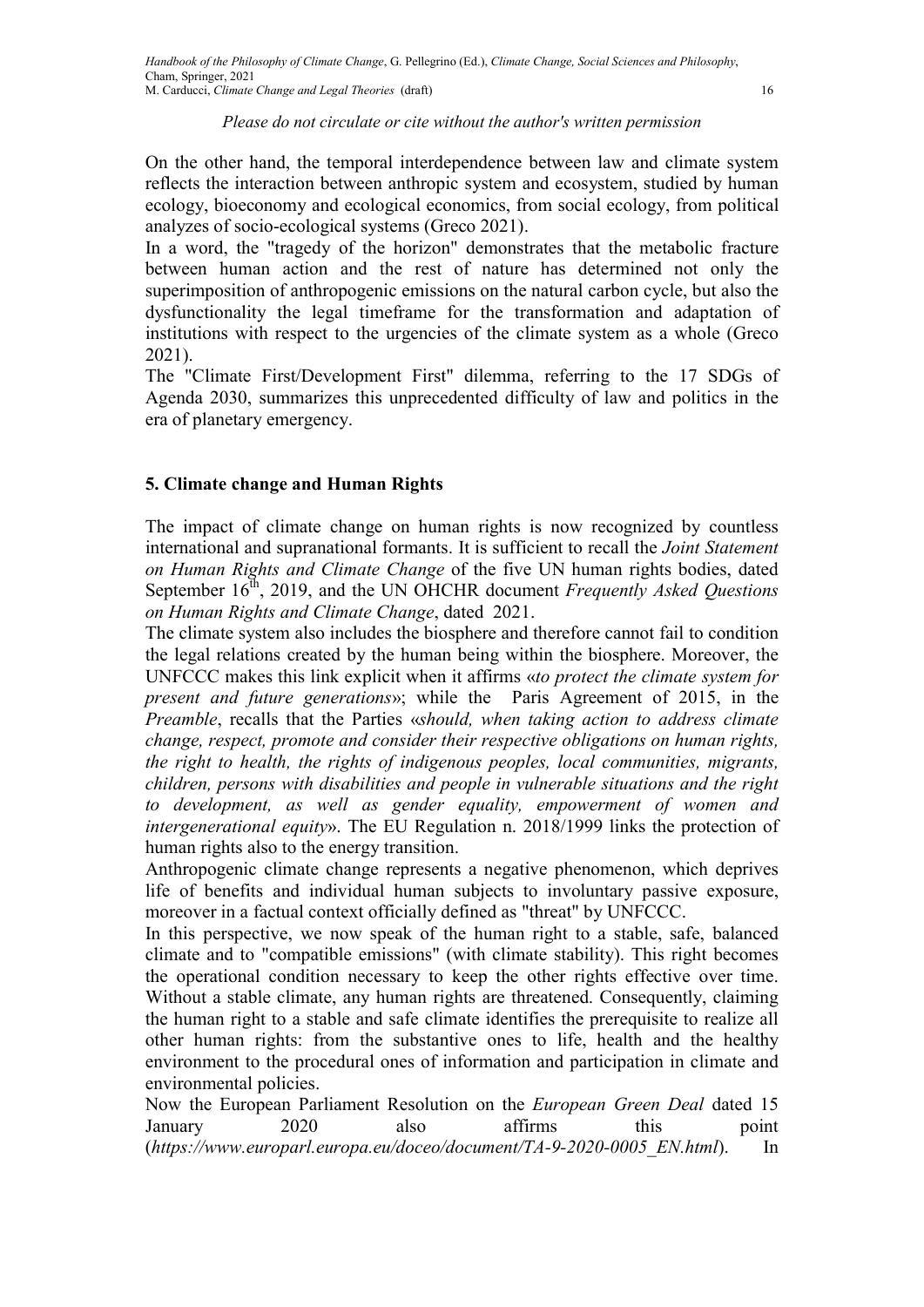fact, in §. 2, we read that «all people living in Europe should be granted the fundamental right to a safe, clean, healthy and sustainable environment and to a stable climate, without discrimination, and that this right must be delivered through ambitious policies and must be fully enforceable through the justice system at national and EU level».

In legal theory, the arguments in favor of the existence of the human right to a stable and safe climate are mainly three: textual, moral and rhetorical (Greco 2021).

The first identifies in some existing normative documents, both with a constitutional and international nature, the source of the human right to the climate through the connection of their content with the UNFCCC and the Paris Agreement. Such a hypothesis is feasible if the Constitution contains useful textual references and the State is formally bound to the sources of international climate law. In any case, with it, the human right to the climate is embedded in the formants of national legal systems and can be used in domestic litigations against the State or companies.

The second uses the theme of the State's climatic obligation as an intertemporal moral bond towards its own natural resources and towards future generations. This strategy is more theoretical than practical, but it has the merit to emphasize the problem of intertemporal justice in climate policies. Not surprisingly, it is also inspired by the principle of «common but differentiated responsibilities and respective capabilities» (CBDR-RC) of article 3 of the UNFCCC and discusses about "justice", "fairness" and "equity" in climate politics, especially with reference to "climate debts", or better said the debt owed by developed States to developing States due to their disproportionate contribution of emissions to global warming (Boran 2020). The debates on climate justice in comparison with environmental, energy and ecological justice can also be included within this panorama. Indeed, climate justice affects the "planetary boundaries" of the climate system.

Consequently, it does not necessarily coincide with environmental conflicts, referring to individual territories and social contexts. Energy justice, on the other hand, opens up to a sectoral scenario: that of the energy transition, to be considered in terms of equity in the abandonment of fossil sources and equal access to renewable sources, without new inequalities and "energy poverty". Finally, ecological justice ranges from the geopolitical issues of the unequal ecological exchange between north and south of the world to the relationship between human activity and nature. The theories of so-called "biospheric egalitarianism" and "species injustice" also move to similar ethical premises (Greco 2021).

The third argument uses the rhetorical tool of synecdoche to support the existence of an autonomous human right to a stable and safe climate. In fact, with the synecdoche, two legal formulas on the subject of human rights, linguistically distinct but referring to realities physically dependent on each other (the territorial realities of legal orders within the planetary climate system) can be associated by the interpreter to affirm the existence of a new legal category, even if not inserted in an explicit formant. This stratagem is frequent in Civil Law systems and has allowed us to adapt legal words and arguments over the time, based on very ancient sources, such as the Civil Codes. In this perspective, the German theory of "status oecologicus" can also be inserted, as a new human condition that is added to the citizen's "status passivus" (Brugger 2011). In the democratic constitutional State, citizenship also has a "status passivus", that is a set of duties of mutual solidarity to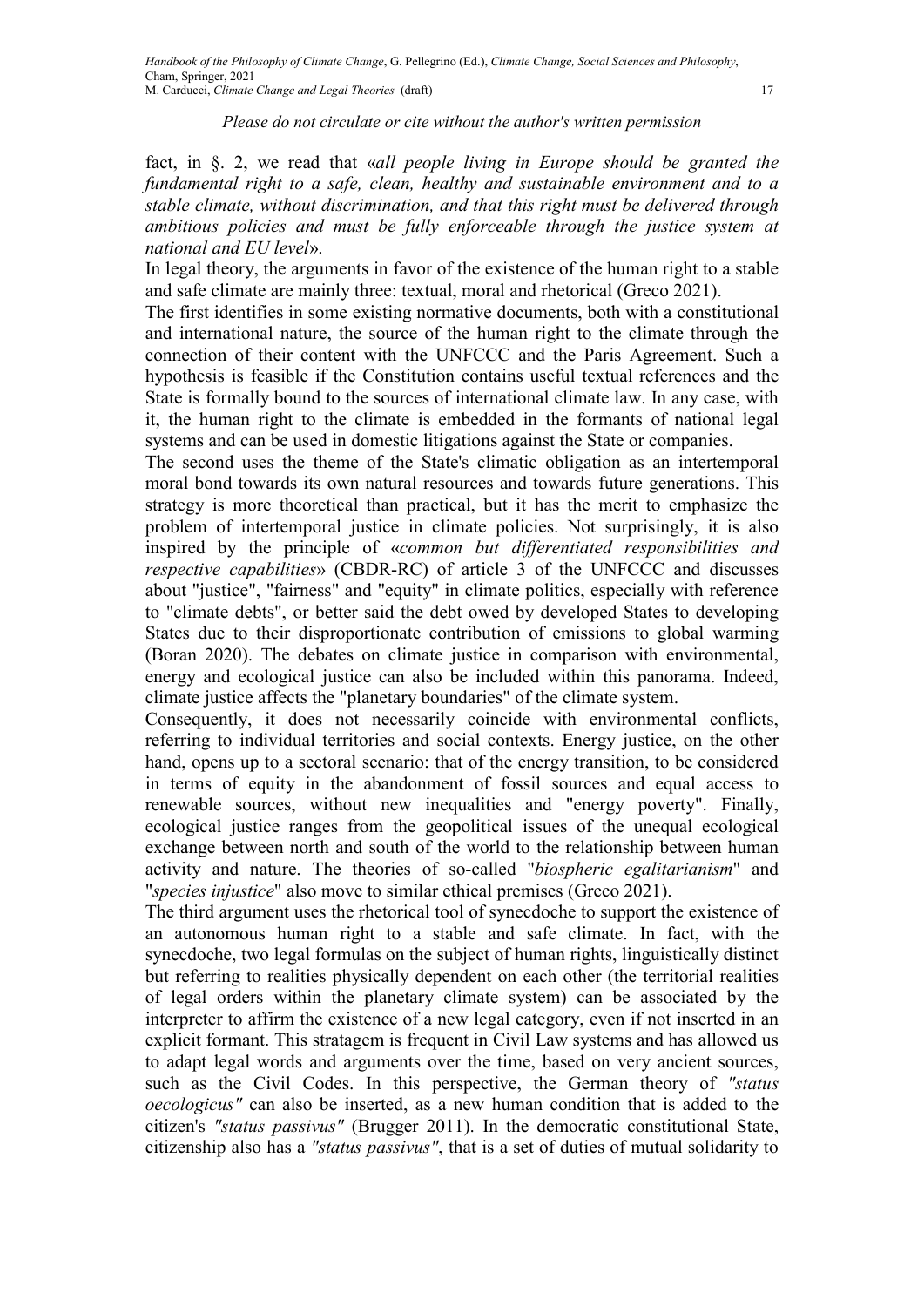promote justice and substantial equality. But what happens when each of us lives in the condition of exposure to the planetary ecosystemic and climatic emergency? The new condition requires that the priority of duties is no longer simply "political", that is, only towards one's fellowmen, as in the normal "status passivus". It becomes "ecosystem", therefore towards the entire climate system. The human right to a stable and safe climate requires the fulfillment of this duty of "ecosystem" solidarity by the State.

On the other hand, the theory of "status oecologicus" appears similar to that of the Microbial State, with which it is noted that the sovereignty of the State is now dependent on the fate of the ecosystem and of the entire planet Earth (Fishel 2017).

## 6. Climate change and democracy

We have seen how the climate emergency highlights a series of legal dysfunctions. This observation has also led to discuss about the "organized irresponsibility" of representative democracy itself (Greco 2021).

According to the majority of scholars, the reasons for this difficulty are temporal and spatial in nature and can be summarized in two elements.

The temporal reason derives from the fact that climate change is an exponential process and by accumulation: the effects we are witnessing today derive from past emissions, while the effects of today's emissions will be experienced in the future. Such a process is difficult to govern by representative democracies, which take decisions in the short term according to the contingent electoral consensus, without taking into account the past and without being able to represent the consensus of future generations. This means that democratic deliberations are structurally irresponsible on two temporal fronts (Thompson 2009): towards the past, since they cannot answer for the consensus and mistakes which have produced today's climate problems; towards the future, as they separate those who decide today from those who will suffer the consequences of today's decisions in the future.

The spatial reason depends on the observation that the link between anthropogenic emissions and climatic reactions is an ecosystemic and planetary type. This link attributes relevance to some places or environments on the planet, due to their function of global climate balance (think about Amazon's carbon sink function). These places, however, fall under the sovereign jurisdiction of individual States and these States are not necessarily democratic. Therefore, there is an asymmetry of political regimes with respect to the common importance of some ecosystem functions, with consequent difficulty in building shared methods of discussion and decision on global climate challenges. It is not a coincidence that the debates about "governance of climate change" or "global climate constitutionalism" highlight this contradiction (Boran 2020), while the "polycentric" approaches, such as those proposed by Elinor Ostrom to spread local democracy, or "complex regime" to involve actors other than States, they serve to promote local or sectoral collective action, but do not contribute to democratizing world climate policy (Greco 2021).

Therefore, there is no correspondence between time and spheres of democratic deliberation (both state and local) and the times and places of climate problems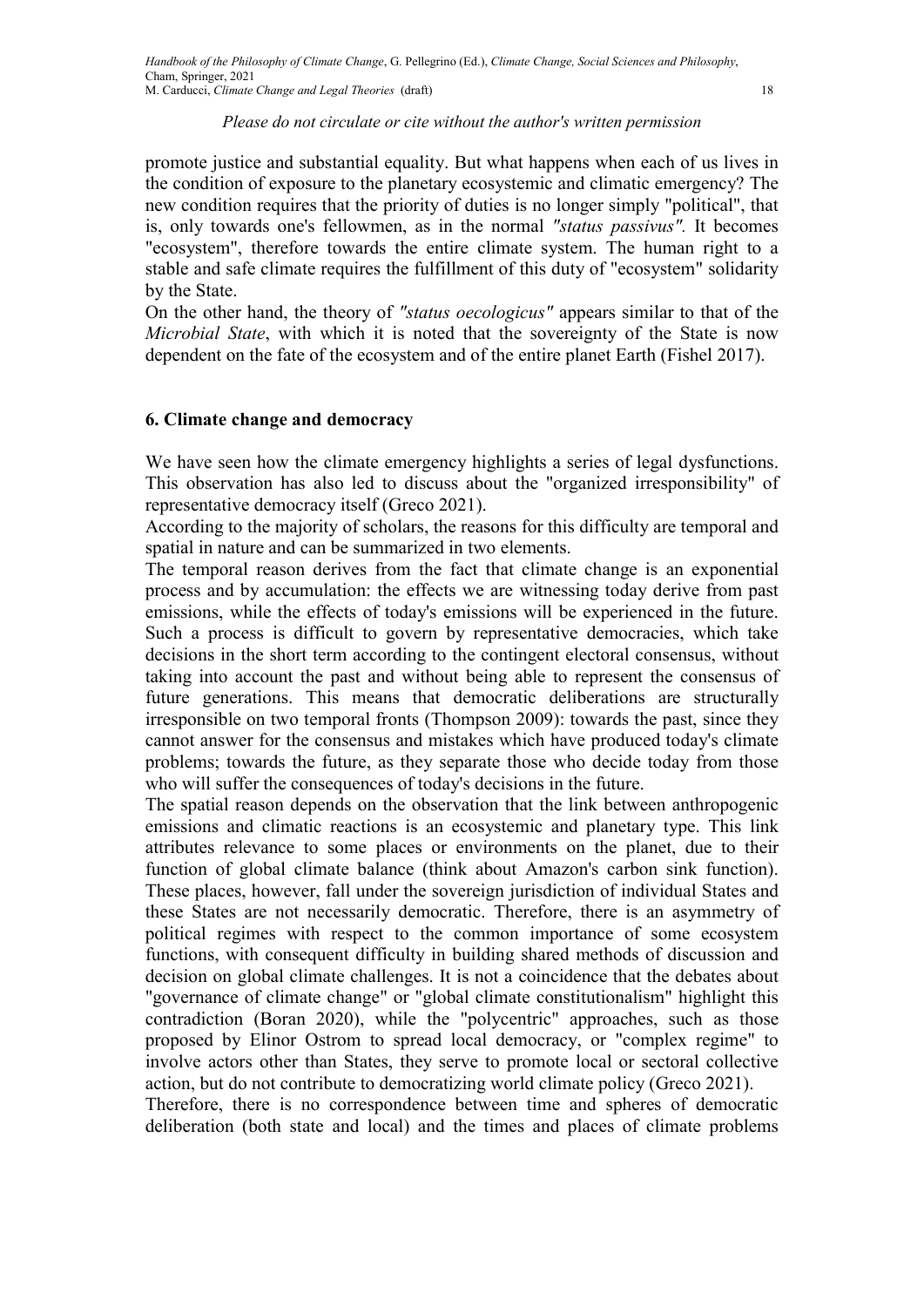(Boran 2020): in a predominantly undemocratic world, practicing democracy as a global method is illusory.

Other theorists, on the other hand, believe that the dysfunctions of democracy have an epistemic nature. In this perspective, four theses can be remembered: that of Michel Foucault about representative democracies as a form of separation between the human species and the "public", as founded on the primacy of individual vote and therefore of freedom of opinion on the fate of the world with respect to the function ecosystem of any human activity (Greco 2021); that of Timothy Mitchell on the "fossil" nature of modern political representation, unable to free itself from the negative conditioning of the energy system that it helped to legitimize (Mitchell 2011); that of Chien-Yi Lu on the incompatibility between "spontaneous order" of the global market, promoted and guaranteed by liberal democracies, and "necessary order" of the planetary climate system (Lu 2020); that of Boaventura de Sousa Santos on the "extractivist" identity of Western democracy, that is, based on the exchange value of all human actions rather than on their use value with respect to the survival needs of human species (de Sousa Santos and Mendes 2020).

Indeed, liberal democratic representation recognizes and promotes freedom of opinion and pluralism of interests (political, economic, cultural). These conditions do not necessarily favor optimal solutions around climate issues. Lack of scientific competence in decision-makers, ignorance of voters, veto games between opposing interests, disputed role of experts, even denial are all concrete possibilities that a liberal democracy cannot suppress, if not by denying the freedom of opinion and interests, on which it is based.

In the end, it seems that it is precisely the constitutional status of the human subject, legally constructed as a "political" or "stakeholder" individual, rather than as a "biospheric" subject, to feed this short circuit (Greco 2021).

Even the empirical analysis of democracy does not eliminate doubts about the contradiction. On one hand, it demonstrates that democracies contribute most to the provision of global public goods, including that of climate stability (Baettig and Bernauer 2009). On the other hand, it also confirms that the results of policies, measured in terms of emission levels, remain insufficient and that international cooperation between democracies does not eliminate the "free-rider problem" to the advantage of the irresponsibility of non-democratic States. Indeed, the latter, not having to account for their choices to their citizens, can remain indifferent to planetary ecosystem problems, while benefiting from the global advantages of the climate decisions of others (Greco 2021).

#### 7. The legal practice between "tornado" and "abortion" politics

We can complete this review by analyzing what reactions the challenge of the climate emergency produces in the legal practice and whether these reactions share common assumptions of problem analysis.

The comparison offers a scenario of answers, structured around three experiences: the use of the so-called "climate change litigations strategies"; proposals for the recognition of the rights of nature in the Constitutions or other legal sources;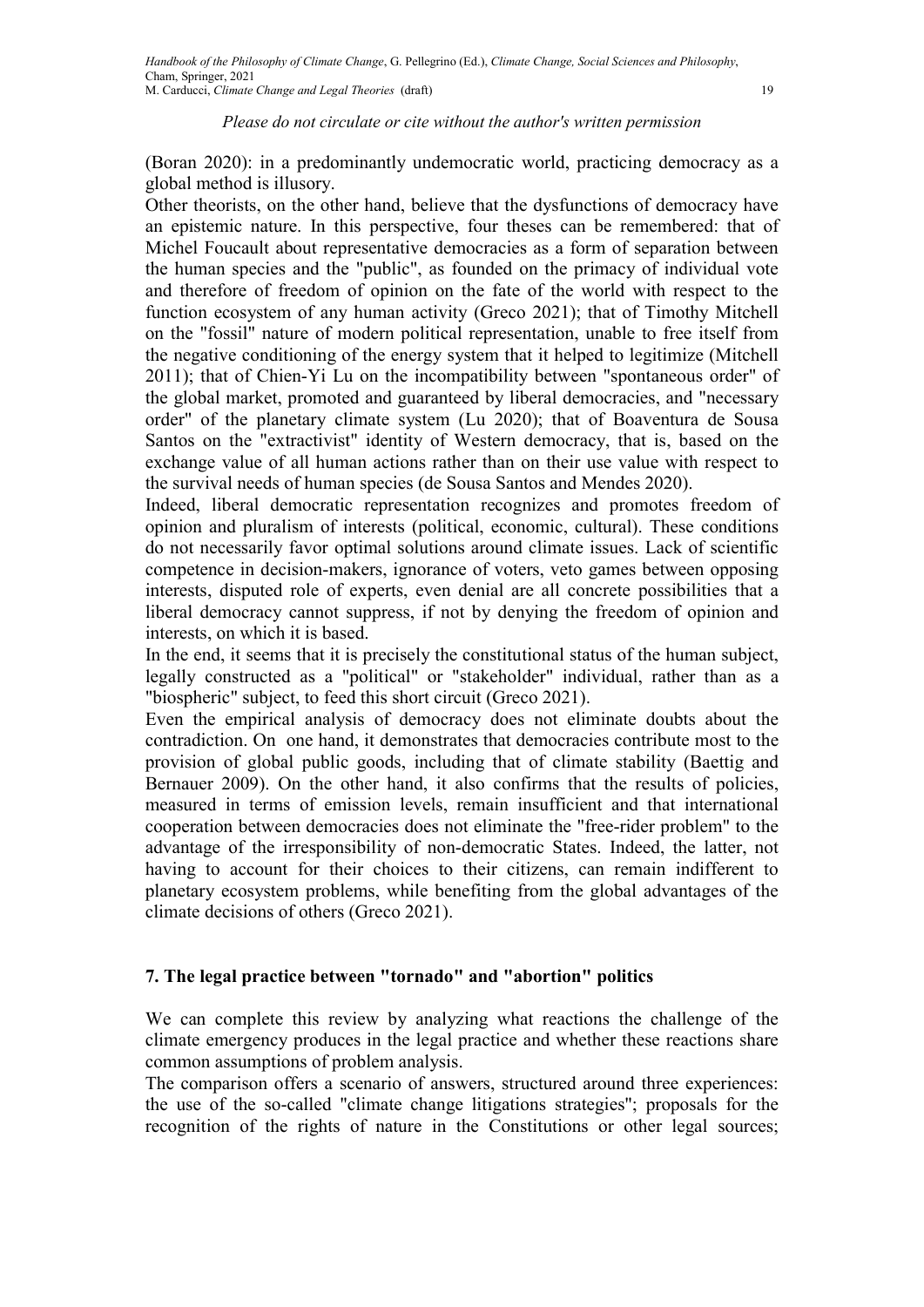attempts to build transnational legal infrastructures consistent with the logic of "planetary boundaries" (Greco 20021).

These practices converge on three assumptions for the analysis of legal problems relating to the climate emergency.

The first presupposition concerns the space of legal decisions and considers the anarchic nature of international society, that is, the lack of an apparatus hierarchically superior to the States, able to produce unitary planetary reactions to the climate emergency. States remain the subjects appointed to implement law, including international law. However, international norms enter state systems generally through instruments of ratification, and thus also become part of the national legal system. Ultimately, the only effective space for decision on the climate emergency is that of individual States. But how do States act within this space?

On this front, the second assumption of analysis comes into play, referring to the difference between the times of the climate emergency and the times of state legal decisions. It can be summarized by Roger Pielke's theory on the contrast between "tornado politics" and "abortion politics" using scientific knowledge by policy makers (Pielke 2007). Pielke uses this metaphor to explain the relationship between public perception of danger, timing of political decision and the use of science. When people know that a tornado can hit their city, they tend to cooperate and act quickly to protect their life and property. In these situations, then, politicians are induced to take more courageous, even unpopular, choices and to emphasize the primacy of public interests of common salvation, rather than the pressure of particular interests, especially of economic nature. Finally, the fear of imminent danger leads to an increase in public trust in expert knowledge and a dialogue with science. The need for common salvation and the use of scientific knowledge become a priority and hierarchically superior to any other evaluation of political action. "Tornado politics" describes this scenario.

Conversely, when the imminence of the danger is not visible, the "tornado politics" effect does not occur and politics continues to operate as if nothing had happened, both in terms of response times and in terms of dialogue with science, in a context of public opinion not particularly alarmed and demanding. In this scenario, there remains a logic of compromise and regulation of all the interests at stake, without any hierarchy, according to the decisional perspective of balance or "win-win" (Carducci et al. 2020).

A different situation is what Pielke always calls "abortion politics", where the choices take on conflicting and tragic outlines from a moral point of view, since they question not facts of imminent danger, such as the tornado, but rather visions of life and value dimensions of human being in the world. In this second hypothesis, not only unsolvable conflicts and tensions arise, inevitably affecting public decisions and cooperation, but above all the dialogue itself with science becomes conflictual, the acquisitions of which can open scenarios that are not always acceptable from a moral point of view. Consequently, even in "abortion politics" a "win-win" balance is not reached, but not because hierarchical priority is given to public interests of common salvation, but because moral conflict is never balanced and science cannot replace itself to moral questions.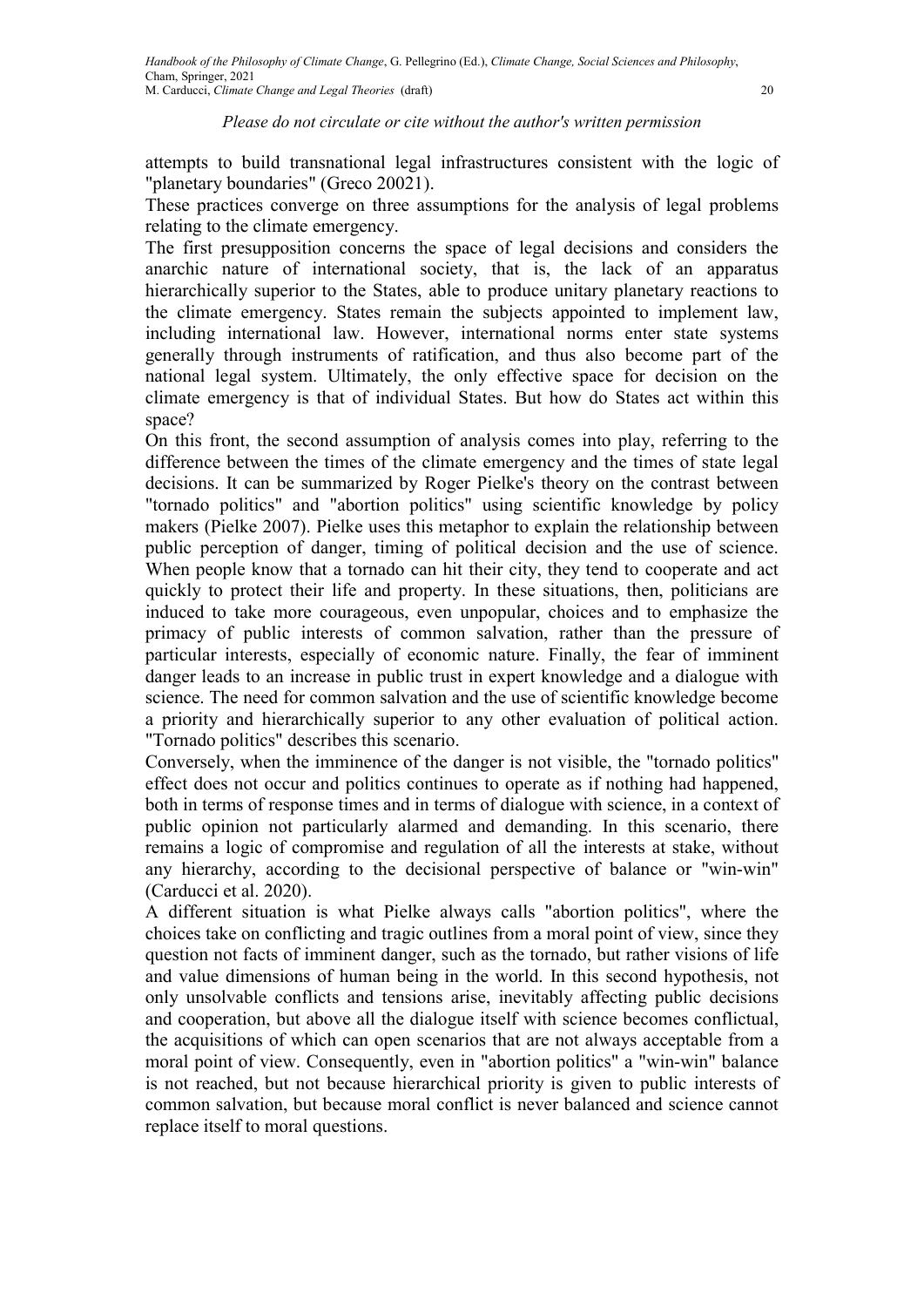Now, how do global warming and climate change fit into this dichotomy? Do they produce "tornado politics" or "abortion politics"? Unfortunately, the two phenomena, which can be summarized in the empirical observation of the climate emergency, are similar to both "tornado" and "abortion". How?

They are similar to the "tornado", because they identify a real and already existing danger, such as a tornado, but unfortunately not immediately "visible" (unlike the tornado). This distortion of space-time makes the discussions and decisions on the climate emergency more similar to those of "abortion politics", since the dangers are not immediately "visible" such as in a tornado, political and social actors feed moral evaluations. subjective, even before being based on knowledge and dialogue with science, with related scarce public cooperation and actions aimed at compromising in the short term, rather than the pursuit of the public interest of common salvation. In turn, however, the contingent compromise is still unsatisfactory for anyone: both for those who cultivate moral considerations (think about the contrast between movements for climate justice and those who affirm the moral centrality of the economy over nature) and for those who know, through science, the actual "tornado" contents of the climate emergency (think about scientists' criticisms of political inefficiency) (Greco 2021).

The third presupposition concerns the contents of state legal decisions, conditioned by the logic of economic globalization. This logic "captures" the State by imposing the priority of economic and financial interests on the reasons for the thermodynamic stability of the planet Earth. A legal formalization of this scenario is offered by the Energy Charter Treaty (https://www.energycharter.org/), a source of international law that creates a sort of "Energy Constitution", under which the sovereign decisions of States cannot prevail over the investment interests of large multinationals. Some contents of the document make this logic explicit. Article 18 states «The Contracting Parties recognize state sovereignty and sovereign rights over energy resources. They reaffirm that these must be exercised in accordance with and subject to the rules of international law», However, the official interpretation given by the States is «Article 18(2) shall not be construed to allow the circumvention of the application of the other provisions of the Treaty». However, the official interpretation declared by the States is that" «Article 18(2) shall not be construed to allow the circumvention of the application of the other provisions of the Treaty». Is that any other source of international law, including climatic ones, cannot prevail over the Energy Charter and, in particular, over art. 47, according to which «The provisions of this Treaty shall continue to apply to Investments made in the Area of a Contracting Party by Investors of other Contracting Parties or in the Area of other Contracting Parties by Investors of that Contracting Party as of the date when that Contracting Party's withdrawal from the Treaty takes effect for a period of 20 years from such date». Also for this reason, the States and the European Union are discussing an adaptation of the Charter to the 2015 Paris Agreement and the Constitutions (Witte 2018).

The aforementioned three legal practices converge in the objective of countering or neutralizing the negative consequences of these three assumptions.

The "climate change litigation strategies" are used all over the world to achieve the objectives of climate change mitigation by States or multinational companies, through judicial decisions. They emphasize the use of science in the courts and the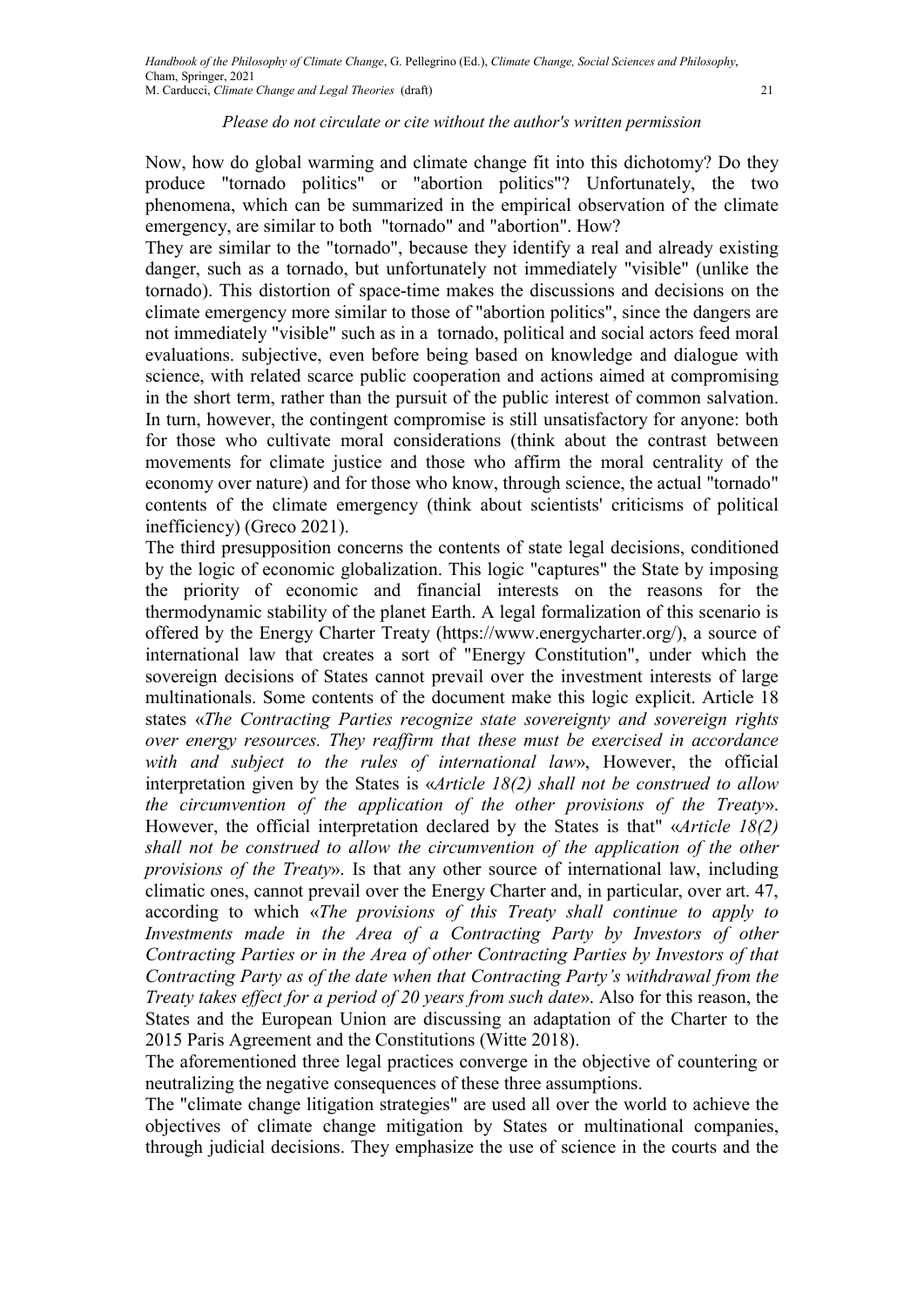prevalence of consequentialist over utilitarian arguments. Therefore, their aim is to overcome the impasse between "tornado" and "abortion politics".

The proposals for the constitutionalization or legalization for the rights of nature are mainly inspired by the 2008 Constitution of Ecuador, the first in the world to recognize nature as a legal subject. They are also discussed in Europe (Carducci et al. 2020) and aim to promote and legitimize a biocentric and ecosystemic legal logic, in order to neutralize the forms of "capture" of the State by global economic and financial interests (Greco 2021).

Finally, the hypotheses of transnational juridical infrastructures test new legal methods to put an end to the international anarchy that weakens States in the fight against climate change (Kotzé and Kim 2019).

#### Conclusions: the law in the weather-world

As Tim Ingold (2010) wrote «knowledge is formed along paths of movement in the weather-world». This is also applied to the law.

With the climate emergency, the "weather-world" questions about the order of things and words of legal knowledge. The legal subdivisions according to separate categories between the sphere of nature and culture are now inadequate to effectively solve all the problems of the climate system in its planetary dimension. And the awareness of this inadequacy makes our times extremely different from any other previous era of humanity. Law, from an instrument of control and change of reality, is transforming itself into an element dependent on the atmosphere.

The human community, creator of carbon energy and of the rules that legitimized the liberation of its actions from the limits of nature, is no longer the real subject of change. On the contrary, it has become the obstacle to change, due to its intrinsic contradiction that Dipesh Charkrabarty summarizes as follows: «a collectivity whose commitment to fossil-fuel based, energy-consuming civilization is now a threat to that civilization itself» (2012).

We must therefore rely on climate and weather as unavoidable references in our decisions.

It is a conceptual earthquake that we can no longer avoid (Crate and Nuttal 2009). What we have made an object well regulated by law, nature-atmosphere, reappears as a subject that imposes relations in all of us. We are now interconnected with the atmosphere precisely because of the need to reduce, to completely replace, anthropogenic emissions of greenhouse gases.

Ultimately, humanity has transformed the atmosphere into a great "commonsphere". This "common", however, is orphaned of adequate legal systems. Here then is that the "good" has turned into a "common evil" ("common concern of humanity"), which forces us to share the threat, in the paradox of not finding unitary solutions on a planetary level.

We thus discover that human law does not conform to the "first law of ecology" (Commoner 1971): everything is connected with everything else. Hence also the law.

But we also discover that climate is not time: while the former is a stochastic modeling based on forecasts and statistical calculations of metadata for temperature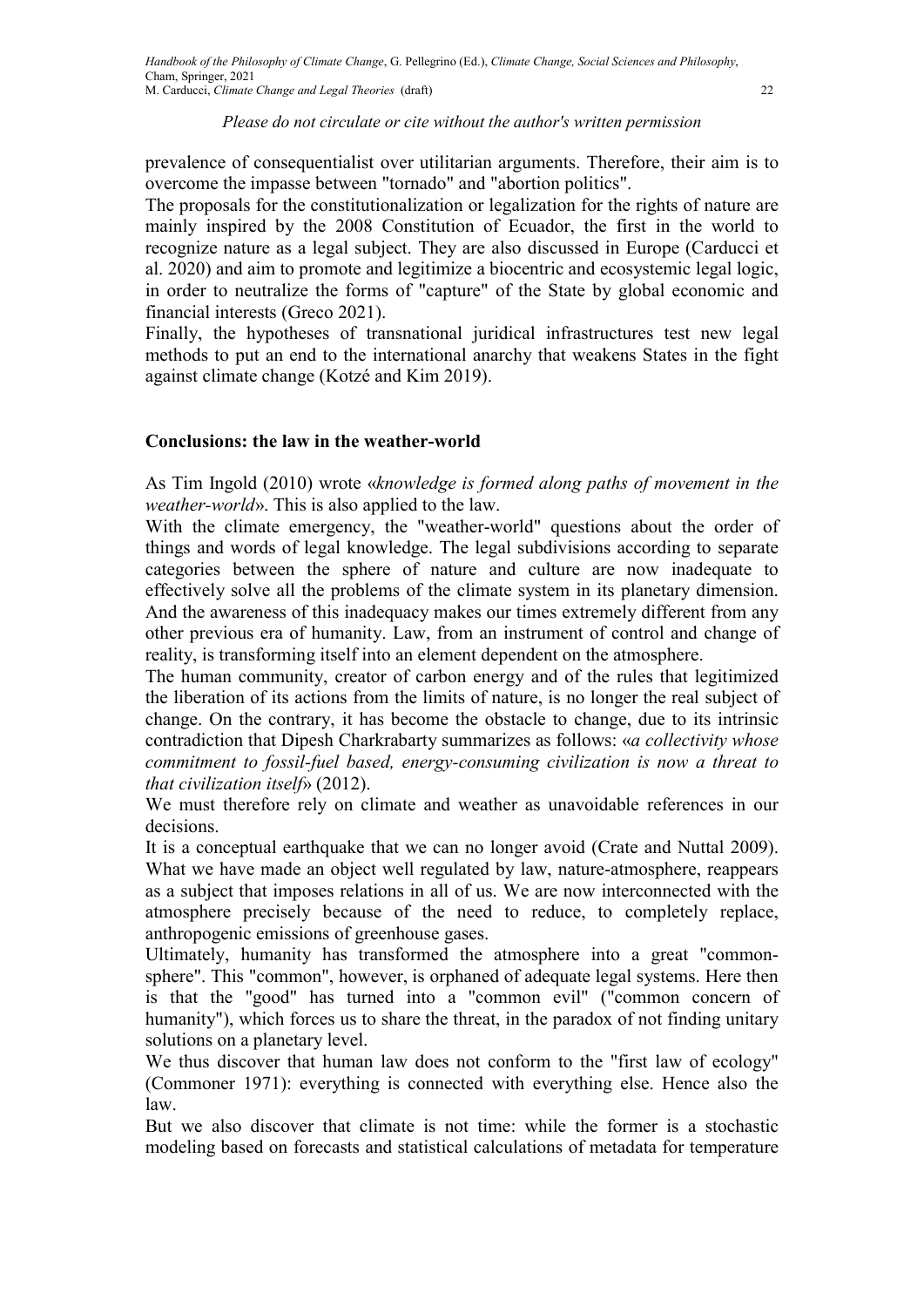regulation (for this reason the climate is classified as an ecosystem regulation function), time is the dimension built by knowledge and social institutions, based on experiences and representations of the life of human beings. This means that the law, in order to solve anthropogenic climate problems, needs science, especially the predictions of science. Deciding on the basis of forecasts, however, implies questioning the present for the future, that is, it involves our certainties about the social and institutional constructions of time.

This double dissociation between human law and the "first law of ecology", on the one hand, and between atmosphere and human time, on the other, identifies the epochal challenge of law. Faced with this challenge, the function of legal rules can no longer be limited to reduce human impact on the environment. We need a teleological transformation of legal systems, in which the absence of human interference on the planet's climatic stability becomes the ratio of every rule, exactly as indicated by art. 2 of the UNFCCC.

#### **References**

Baettig, M. & Bernauer, T. (2009). National Institutions and Global Public Goods: Are Democracies More Cooperative in Climate Change Policy?. International Organization, 63(2), 281-308 (2009). doi:10.1017/S0020818309090092.

Banai, A. (2016). Sovereignty over natural resources and its implications for climate justice. Willey Interdisciplinary Reviews: Climate Change, 7, 238–250 (2016). doi: 10.1002/wcc.383.

Bauman, Z. (2007). Consuming Life. Cambridge: Polity.

Bindoff, N.L., Stott, P.A., Achuta Rao, K.M., Allen, M.R., Gillett, N., Gutzler, D. et al. (2013). Detection and Attribution of Climate Change: from Global to Regional. In T.F. Stocker, D. Qin, G.-K. Plattner, M. Tignor, S.K. Allen, J. Boschung, et al. (Eds.), Climate Change 2013: The Physical Science Basis. Contribution of Working Group I to the Fifth Assessment Report of the Intergovernmental Panel on Climate Change (867-952). Cambridge: Cambridge University Press.

Bolognesi, T. & Nahrath, S. (2020). Environmental Governance Dynamics: some Micro Foundations of Macro Failures. Ecological Economics, 170(3), 1-30 (2020). doi: 10.1016/j.ecolecon.2019.106555.

Bolton, P., Deprés, M., Pereira da Silva, L.A., Samama, F., Svartzman, R. (2020). The green swan. Central banking and financial stability in the age of climate change. Basel: Bank for International Settlements.

Boran, I. (2020). Political theory and global climate action. London and New York: Routledge.

Bosselmann, K. (2010). Losing the Forest for the Trees: Environmental Reductionism in the Law. Sustainability, 2, 2424-2448 (2010). doi:10.3390/su2082424.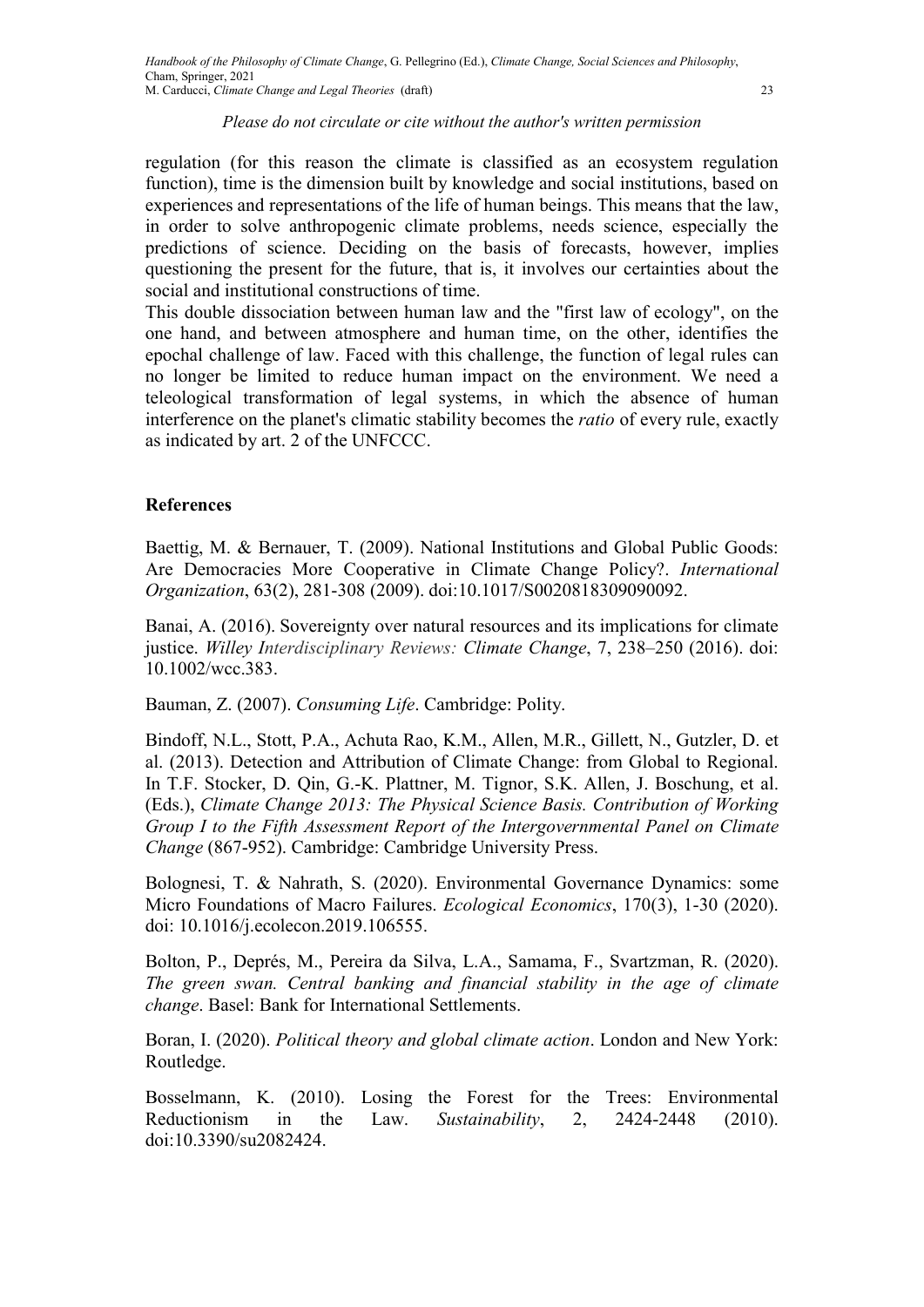Brilmayer, L. & Klein N. (2000-2001). Land and Sea. Two Sovereignty Regimes in Search of a Common Denominator. New York University Journal of International Law & Politics, 33(3), 703-768.

Brown, D.A. & Taylor P. (Eds.) (2015). Ethics and Climate Change. A Study of National Commitments. IUCN. Gland.

Brugger, W. (2011). Georg Jellineks Statuslehre: national und international. Eine Würdigung und Aktualisierung anlässlich seines 100. Archiv des öffentlichen Rechts, 136(1), 1-43.

Campillo Álvarez, J.E. (2008). Homo climaticus. El clima nos hizo humanos. Barcelona: Editorial Crítica.

Caney, S. (2012). Just emissions. Philosophy & Public Affairs, 40(4), 255-300.

Carducci, M. (2021). Cambiamento climatico (diritto costituzionale). In R. Bifulco, A. Celotto, M. Olivetti (Eds.), Digesto delle discipline pubblicistiche. VIII Aggiornamento (pp. 51-74. Torino: Utet giuridica-Wolters Kluwer.

Carducci, M., Bagni, S., Montini, M., Mumta, M. Lorubbio, V., Barreca, A., et al. (2020). Towards an EU Charter of the Fundamental Rights of Nature. Study. Brussels: European Economic and Social Committee.

Commoner, B. (1971). The Closing Circle. Nature, Man, and Technology. New York: Knopf.

Crate, S.A., & Nuttal, M. (Eds.) (2009). Anthropology and Climate Change. From Encounters to Actions, Walnut Creek (Ca): Left Coast Press.

Charkrabarty, D. (2012). Postcolonial studies and the challenges of climate change. New Literary History, 43(1), 1-18.

De Jong, E.R. (2018). Tort Law and Judicial Risk Regulation: Bipolar and Multipolar Risk Reasoning in Light of Tort Law's Regulatory Effects. European Journal of Risk Regulation, 9(1), 14-33 (2018). doi:10.1017/err.2017.75.

de Sousa Santos, B. & Mendes, J.M. (Eds.) (2020). Demodiverisy. Toward Post-Abyssal Democracies. New York: Routledge.

Energy Charter Treaty. https://www.energycharter.org/. Accessed 30 April 2021.

Fishel, S.R. (2017). The Microbial State. Global Thriving and the Body Politic. Minneapolis: University of Minnesota Press.

Folkers, A. (2020). Air-appropriation: The imperial origins and legacies of the Anthropocene. European Journal of Social Theory, 23(4), 611–630 (2020). doi: 10.1177/1368431020903169.

Glenn, H.P. (2000). Legal Traditions of the World. Sustainable Diversity of Law. Oxford: Oxford University Press.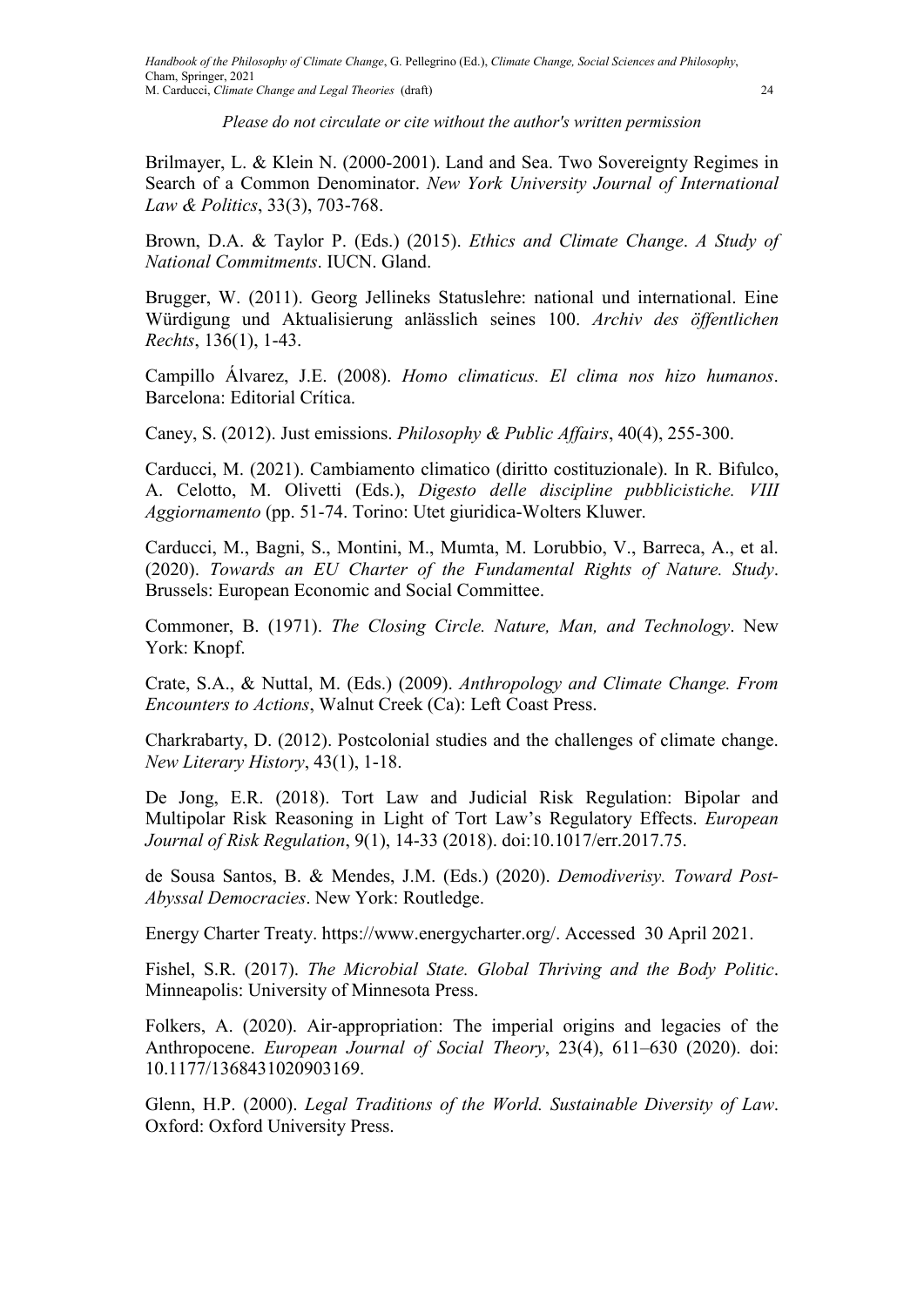Greco, G. (2021). Thematic Bibliography in Legal Theory of Climate Change and Comparative Law. Lecce: Cedeuam-Università del Salento.

Hollo, E.J., Kulovesi, K., Mehling, M. (Eds.) (2013). Climate Change and the Law. Dordrecht-Heidelberg-New York-London: Springer.

Howe, J.P. (2014). Behind the curve. Science and the politics of global warming. Seattle: University of Washington Press.

Kotzé, L.J. & Kim R.E. (2019). Earth system law: The juridical dimensions of earth system governance, *Earth System Governance*, 1, 1-12 (2019). doi: 10.1016/j.esg.2019.100003.

Ingold, T. (2010). Footprints through the weather-world: walking, breathing, knowing. Journal of the Royal Anthropological Institute (n.s.), 121-139.

Lazarus, R.J. (2010). Climate Change Law in and Over Time. San Diego Journal of Climate & Energy Law, 2(29), 29-43.

Lenton, T.M., Rockström, J., Gafney, O., Rahmstorf, S., Richardson, K., Steffen, W.. et al. (2019). Climate tipping points — too risky to bet against, *Nature*, 575, 592-595 (2019). doi: 10.1038/d41586-019-03595-0.

Lu, C.-Y. (2020). Surviving Democracy. Mitigating climate change in a neoliberalized world. New York and London: Routledge.

Lyster, R. & Verchick, R.R.M. (Eds.) (2018). Research Handbook on Climate Disaster Law. Barriers and Opportunities. Cheltenham: Edward Elgar Publishing.

McKinnon, C. (2015). Climate justice in a carbon budget. Climatic Change, 133(3), 375-384 (2015). doi: 10.1007/s1058401513826.

Mechler, R., Bouwer, L.M., Schinko, Th., Surminski, S., Linnerooth-Bayer, J. (Eds.). (2019). Loss and Damage from Climate Change. Concepts, Methods and Policy Options. Cham: Springer Nature Switzerland.

Mitchell. T. (2011). Carbon Democracy. Political power in the age of oil. London and New York: Verso.

Morton, T. (2013). Hyperobjects. Philosophy and Ecology after the End of the World. Minneapolis: University of Minnesota Press.

Paavola, J. (2012). Climate Change: Th e Ultimate Tragedy of the Commons?. In D.H. Cole & E. Ostrom (Eds.) *Property in Land and Other Resources* (pp. 417-433).Cambridge (Mass.): Lincoln Institute of Land Policy.

Pielke, R. (2007). The honest broker. Making Sense of Science in Policy and Politics. Cambridge: Cambridge University Press.

Pirani, S. (2018). Burning up. A Global History of fossil fuel consumption. London: Pluto press.